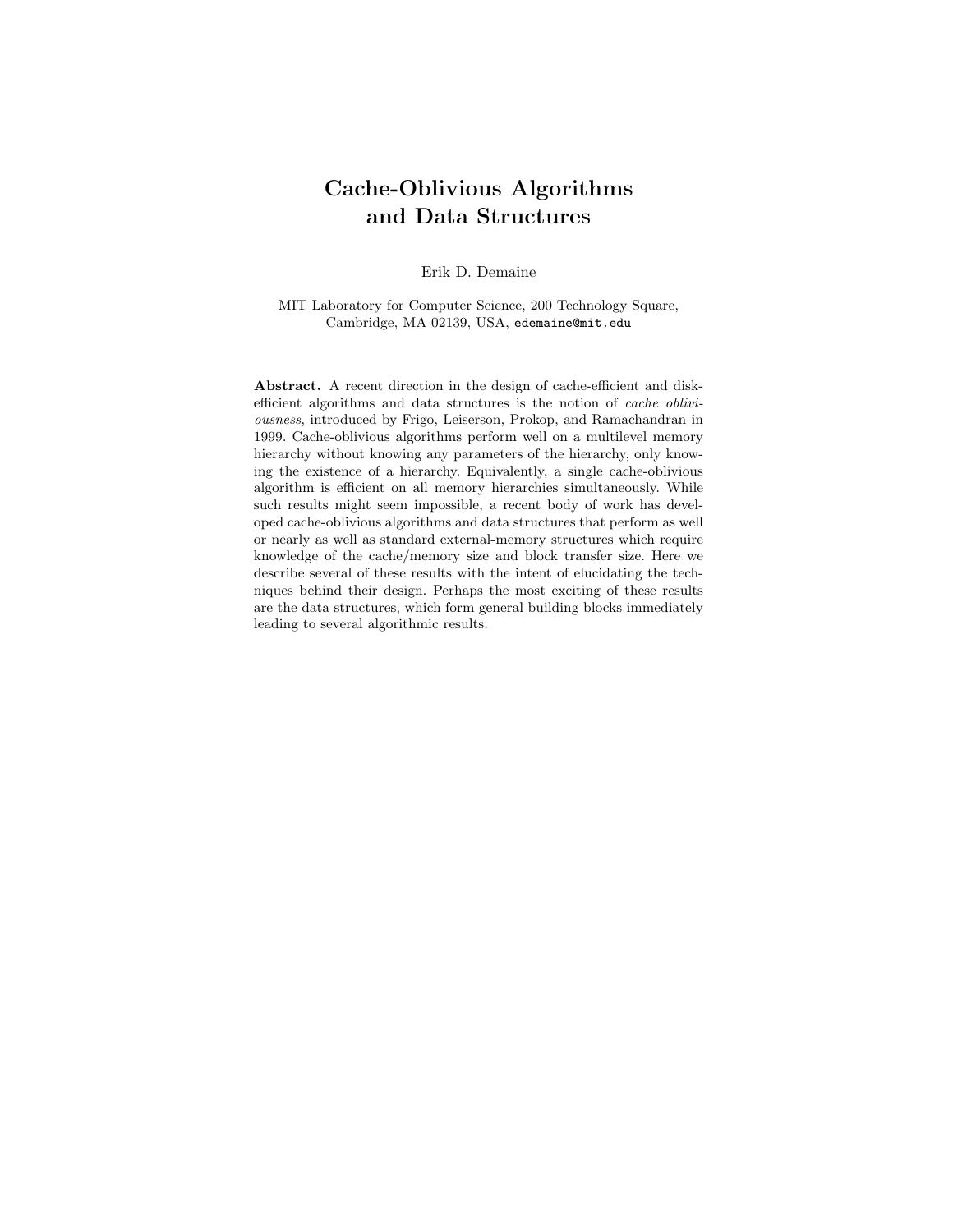# Table of Contents

|               |     | Cache-Oblivious Algorithms and Data Structures<br>Erik D. Demaine | $\overline{1}$ |
|---------------|-----|-------------------------------------------------------------------|----------------|
| 1             |     |                                                                   | 3              |
| $\mathcal{D}$ |     |                                                                   | 3              |
|               | 2.1 |                                                                   | 3              |
|               | 2.2 |                                                                   | $\overline{4}$ |
|               | 2.3 |                                                                   | 6              |
|               |     |                                                                   | 6              |
|               |     | 2.3.2 Associativity and Automatic Replacement                     | 6              |
|               | 2.4 |                                                                   | $\overline{7}$ |
| 3             |     |                                                                   | $\overline{7}$ |
|               | 3.1 |                                                                   | $\overline{7}$ |
|               |     |                                                                   | $\overline{7}$ |
|               |     |                                                                   | 8              |
|               | 3.2 |                                                                   | 8              |
|               |     |                                                                   | 9              |
|               |     | 3.2.2 Binary Search (A Failed Attempt)                            | 10             |
|               |     |                                                                   | 11             |
|               | 3.3 |                                                                   | 13             |
|               |     |                                                                   | 13             |
|               |     |                                                                   | 14             |
|               | 3.4 | Computational Geometry and Graph Algorithms                       | 15             |
| 4             |     |                                                                   | 15             |
|               | 4.1 |                                                                   | 15             |
|               | 4.2 |                                                                   | 17             |
| 5             |     |                                                                   | 19             |
|               | 5.1 |                                                                   | 19             |
|               | 5.2 |                                                                   | 21             |
|               | 5.3 |                                                                   | 23             |
|               | 5.4 |                                                                   | 25             |
| 6             |     |                                                                   | 27             |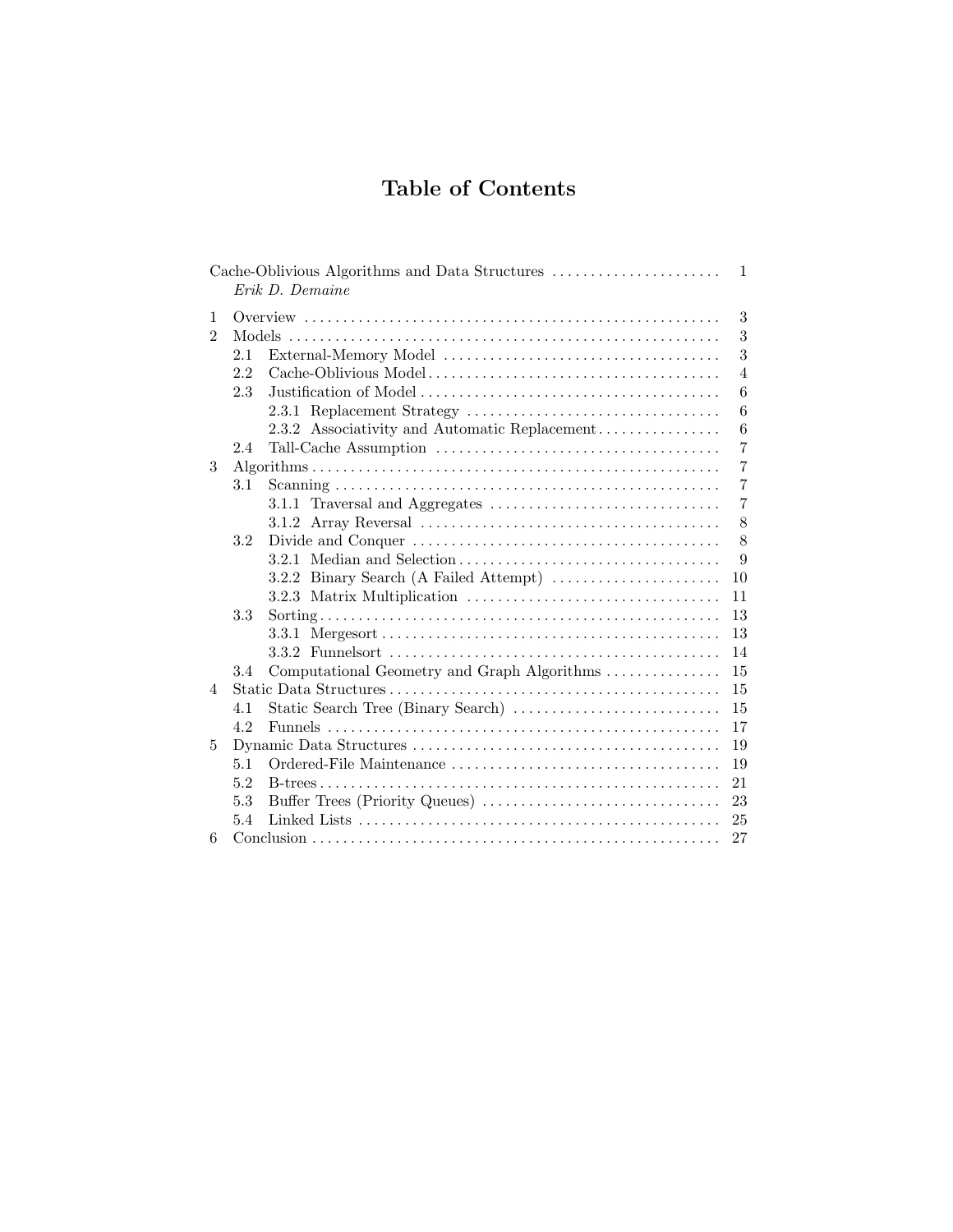# 1 Overview

We assume that the reader is already familiar with the motivation for designing cache-efficient and disk-efficient algorithms: multilevel memory hierarchies are becoming more prominent, and their costs a dominant factor of running time, so for speed it is crucial to minimize these costs. We begin in Section 2 with a description of the cache-oblivious model, after a brief review of the standard external-memory model. Then in Section 3 we consider some simple to moderately complex cache-oblivious algorithms: reversal, matrix operations, and sorting. The bulk of this work culminates with the paper that first defined the notion of cache-oblivious algorithms [FLPR99]. Next in Sections 4 and 5 we examine static and dynamic cache-oblivious data structures that have been developed, mostly in the past few years (2000–2003). Finally, Section 6 summarizes where we are and what directions might be interesting to pursue in the (near) future.

# 2 Models

# 2.1 External-Memory Model

To contrast with the cache-oblivious model, we first review the standard model of a two-level memory hierarchy with block transfers. This model is known variously as the external-memory model, the I/O model, the disk access model, or the cache-aware model (to contrast with cache obliviousness). The standard reference for this model is Aggarwal and Vitter's 1988 paper [AV88] which also analyzes the memory-transfer cost of sorting in this model. Special versions of the model were considered earlier, e.g., by Floyd in 1972 [Flo72] in his analysis of the memory-transfer cost of matrix transposition.

The model<sup>1</sup> defines a computer as having two levels (see Figure 1):

- 1. the cache which is near the CPU, cheap to access, but limited in space; and
- 2. the disk which is distant from the CPU, expensive to access, but nearly limitless in space.

We use the terms "cache" and "disk" for the two levels to make the relative costs clear (cache is faster than disk); other papers ambiguously use "memory" to refer to either the slow level (when comparing to cache) or the fast level (when comparing to disk). We use the term "memory" to refer generically to the entire memory system, in particular, the total order in which data is stored.

The central aspect of the external-memory model is that transfers between cache and disk involve blocks of data. Specifically, the disk is partitioned into blocks of B elements each, and accessing one element on disk copies its entire block to cache. The cache can store up to  $M/B$  blocks, for a total size of M

 $1$  We ignore the parallel-disks aspect of the model described by Aggarwal and Vitter [AV88].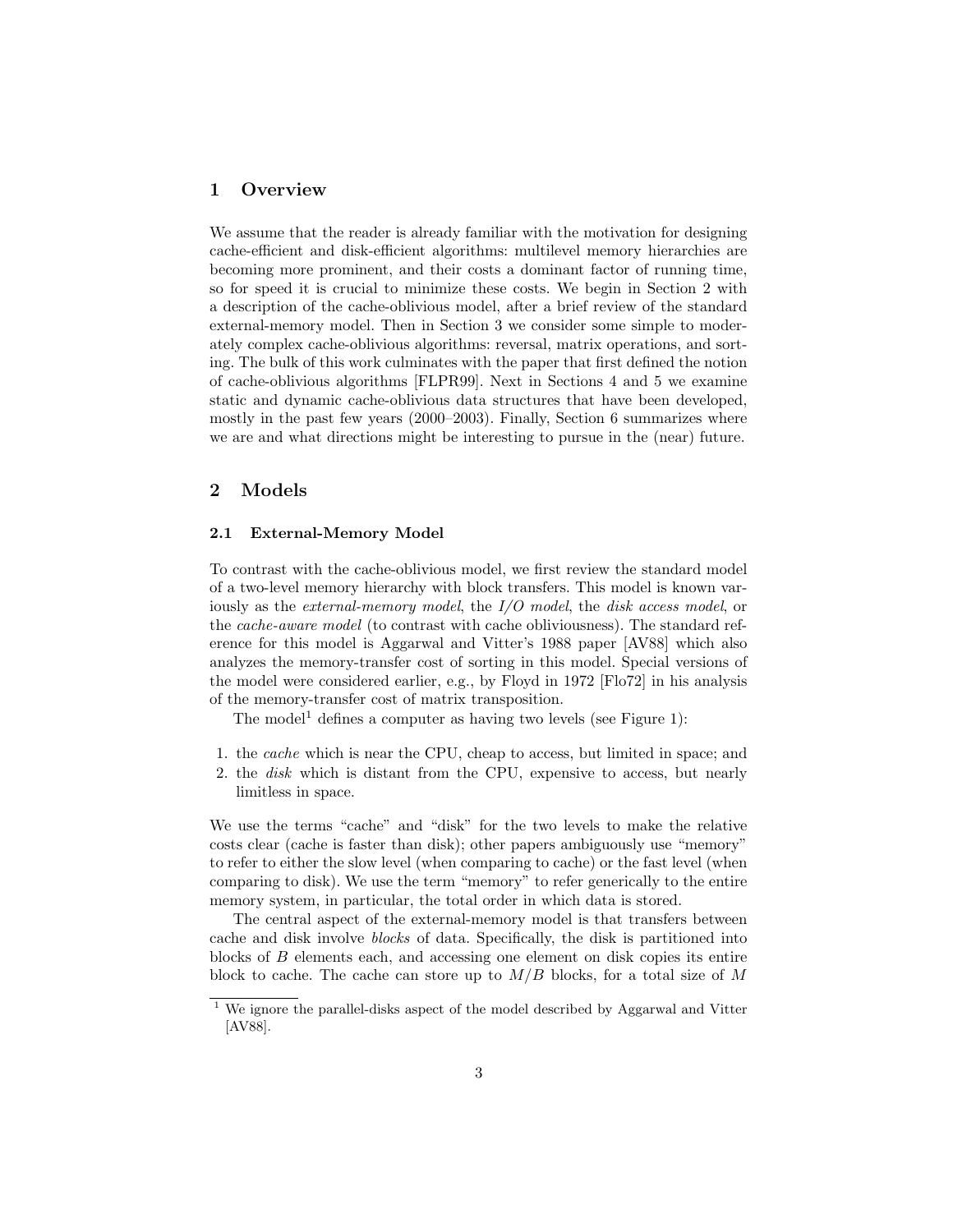

Figure 1. A two-level memory hierarchy shown with one block replacing another.

elements,  $M \geq B$ .<sup>2</sup> Before fetching a block from disk when the cache is already full, the algorithm must decide which block to evict from cache.

Many algorithms have been developed in this model; see Vitter's survey [Vit01]. One of its attractive features, in contrast to a variety of other models, is that the algorithm needs to worry about only two levels of memory, and only two parameters. Naturally, though, the existing algorithms depend crucially on  $B$  and  $M$ . Another point to make is that the algorithm (at least in principle) explicitly issues read and write requests to the disk, and (again in principle) explicitly manages the cache. These properties will disappear with the cache-oblivious model.

# 2.2 Cache-Oblivious Model

The cache-oblivious model was introduced by Frigo, Leiserson, Prokop, and Ramachandran in 1999 [FLPR99,Pro99]. Its principle idea is simple: design external-memory algorithms without knowing  $B$  and  $M$ . But this simple idea has several surprisingly powerful consequences.

One consequence is that, if a cache-oblivious algorithm performs well between two levels of the memory hierarchy (nominally called cache and disk), then it must automatically work well between any two adjacent levels of the memory hierarchy. This consequence follows almost immediately, though it relies on every two adjacent levels being modeled as an external memory, each presumably with different values for the parameters  $B$  and  $M$ , in such a way that blocks in memory levels nearer the CPU store subsets of memory levels farther from

 $2$  To avoid worrying about small additive constants in  $M$ , we also assume that the CPU has a constant number of registers that can store loop counters, partial sums, etc.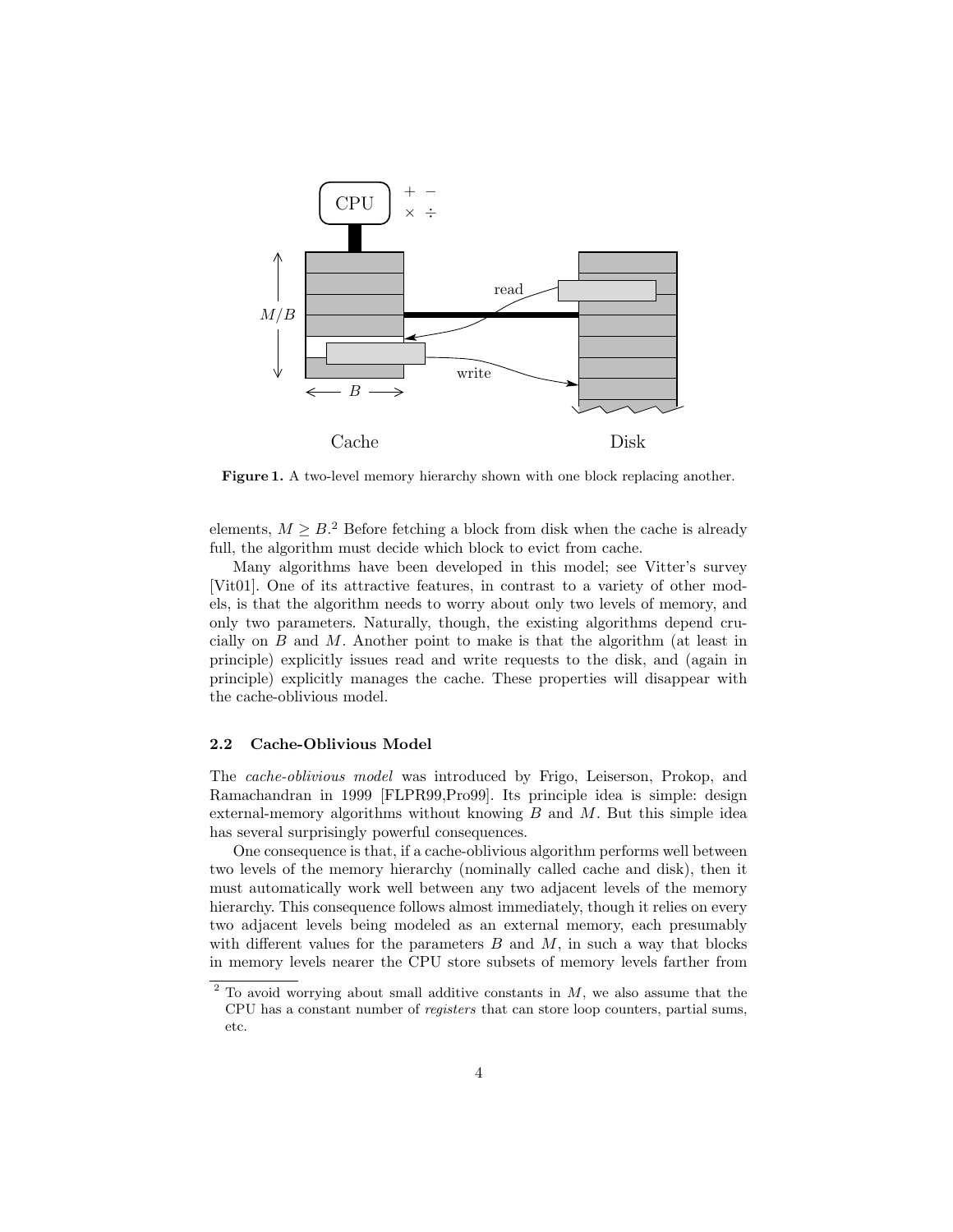the CPU—the inclusion property [HP96, p. 723]. A further consequence, if the number of memory transfers is optimal up to a constant factor between any two adjacent memory levels, then any weighted combination of these counts (with weights corresponding to the relative speeds of the memory levels) is also within a constant factor of optimal. In this way, we can design and analyze algorithms in a two-level memory model, and obtain results for an arbitrary many-level memory hierarchy—provided we can make the algorithms cache-oblivious.

Another, more practical consequence is self-tuning. Typical cache-efficient algorithms require tuning to several cache parameters which are not always available from the manufacturer and often difficult to extract automatically. Parameter tuning makes code portability difficult. Perhaps the first and most obvious motivation for cache-oblivious algorithms is the lack of such tuning: a single algorithm should work well on all machines without modification. Of course, the code is still subject to some tuning, e.g., where to trim the base case of a recursion, but such optimizations should not be direct effects of the cache.

In contrast to the external-memory model, algorithms in the cache-oblivious model cannot explicitly manage the cache (issue block-read and block-write requests). This loss of freedom is necessary because the block and cache sizes are unknown. In addition, this automatic-management model more closely matches physical caches other than the level between main memory and disk: which block to replace is normally decided by the cache hardware according to a fixed pagereplacement strategy, not by a general program.

But how are we to design algorithms that minimize the number of block transfers if we do not know the page-replacement strategy? An adversarial pagereplacement strategy could always evict the next block that will be accessed, effectively reducing  $M$  to 1 in any algorithm. To avoid this problem, the cacheoblivious model assumes an ideal cache which advocates a utopian viewpoint: page replacement is optimal, and the cache is fully associative. These assumptions are important to understand, and will seem unrealistic, but theoretically they are justified as described in the next section.

The first assumption—optimal page replacement—specifies that the pagereplacement strategy knows the future and always evicts the page that will be accessed farthest in the future. This omniscient ideal is the exact opposite of the adversarial page-replacement strategy described above. In contrast, of course, real-world caches do not know the future, and employ more realistic pagereplacement strategies such as evicting the least-recently-used block  $(LRU)$  or evicting the oldest block (FIFO).

The second assumption—full associativity—may not seem like an assumption for those more familiar with external memory than with real-world caches: it says that any block can be stored anywhere in cache. In contrast, most caches above the level between main memory and disk have *limited associativity* meaning that each block belongs to a *cluster* between 1 and  $M$ , usually the block address modulo  $M$ , and at most some small constant  $c$  of blocks from a common cluster can be stored in cache at once. Typical real-world caches are either directed mapped  $(c = 1)$  or 2-way associative  $(c = 2)$ . Some caches have more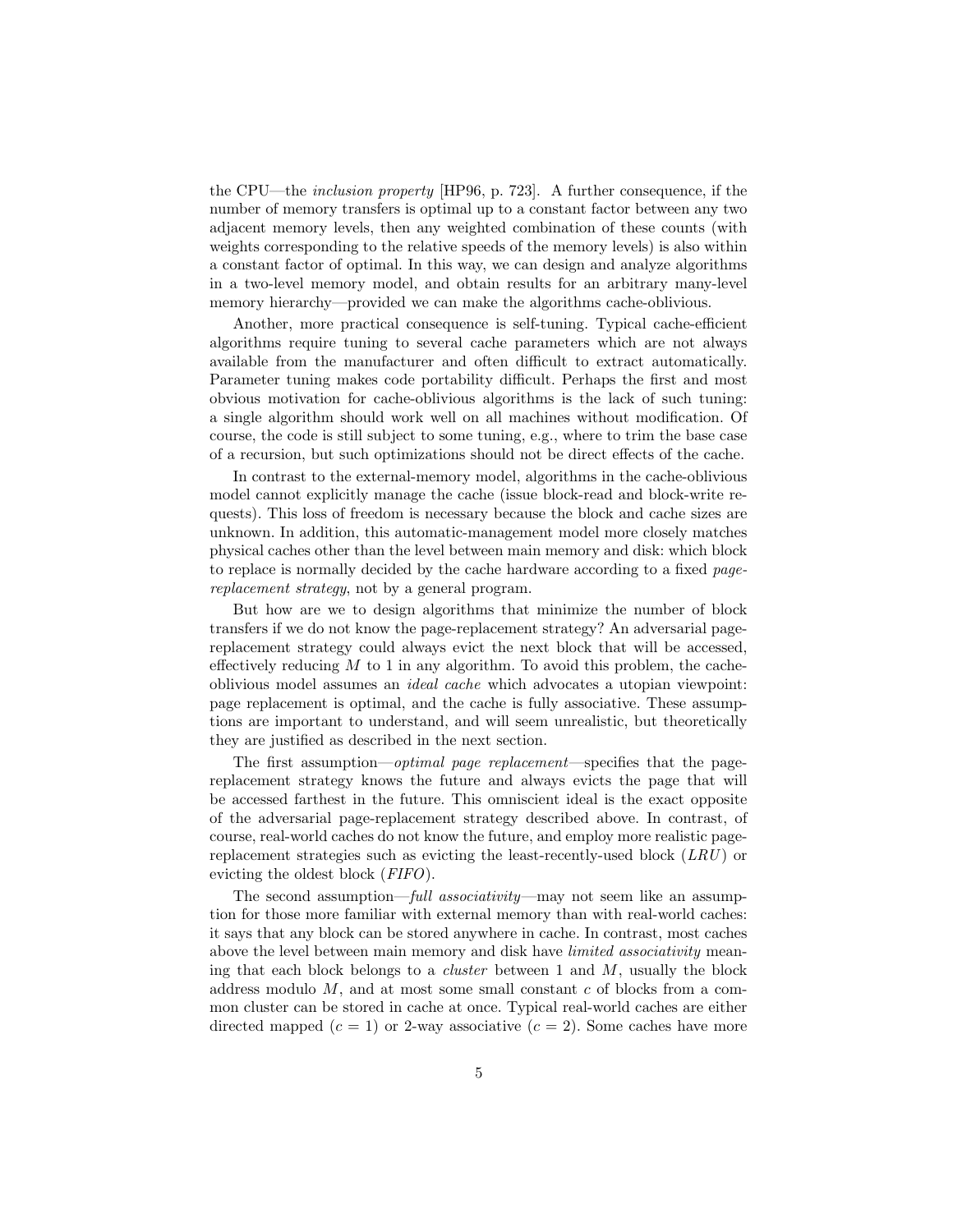associativity—4-way or 8-way—but the constant c is certainly limited. Within each cluster, caches can apply a page-replacement strategy such as FIFO or LRU or OPT; but once the cluster fills, another block must be evicted. At first glance, such a policy would seem to limit  $M$  to  $c$  in the worst case.

# 2.3 Justification of Model

Frigo et al. [FLPR99,Pro99] justify the ideal-cache model described in the previous section by a collection of reductions that modify an ideal-cache algorithm to operate on a more realistic cache model. The running time of the algorithm degrades somewhat, but in most cases by only a constant factor. Here we outline the major steps, without going into the details of the proofs.

#### 2.3.1 Replacement Strategy

The first reduction removes the practically unrealizable optimal (omniscient) replacement strategy that uses information about future requests.

**Lemma 1 ([FLPR99, Lemma 12]).** If an algorithm makes  $T$  memory transfers on a cache of size  $M/2$  with optimal replacement, then it makes at most  $2T$ memory transfers on a cache of size M with LRU or FIFO replacement (and the same block size B).

In other words, LRU and FIFO replacement do just as well as optimal replacement up to a constant factor of memory transfers and up a constant factor wastage of the cache. This competitiveness property of LRU and FIFO goes back to a 1985 paper of Sleator and Tarjan [ST85a]. In the algorithmic setting, as long as the number of memory transfers depends polynomially on the cache size  $M$ , then halving  $M$  will only affect the running time by a constant factor. More generally, what is needed is the *regularity condition* that  $T(B, M) = O(T(B, M/2)).$ Thus we have this reduction:

Corollary 1 ([FLPR99, Corollary 13]). If the number of memory transfers made by an algorithm on a cache with optimal replacement,  $T(B, M)$ , satisfies the regularity condition, then the algorithm makes  $\Theta(T(B,M))$  memory transfers on a cache with LRU or FIFO replacement.

# 2.3.2 Associativity and Automatic Replacement

The reductions to convert full associativity into 1-way associativity (no associativity) and to convert automatic replacement into manual memory management are combined inseparably into one:

**Lemma 2** ([FLPR99, Lemma 16]). For some constant  $\alpha > 0$ , an LRU cache of size  $\alpha M$  and block size B can be simulated in M space such that an access to a block takes O(1) expected time.

The basic idea is to use 2-universal hash functions to implement the associativity with only  $O(1)$  conflicts. Of course, this reduction requires knowledge of B and M.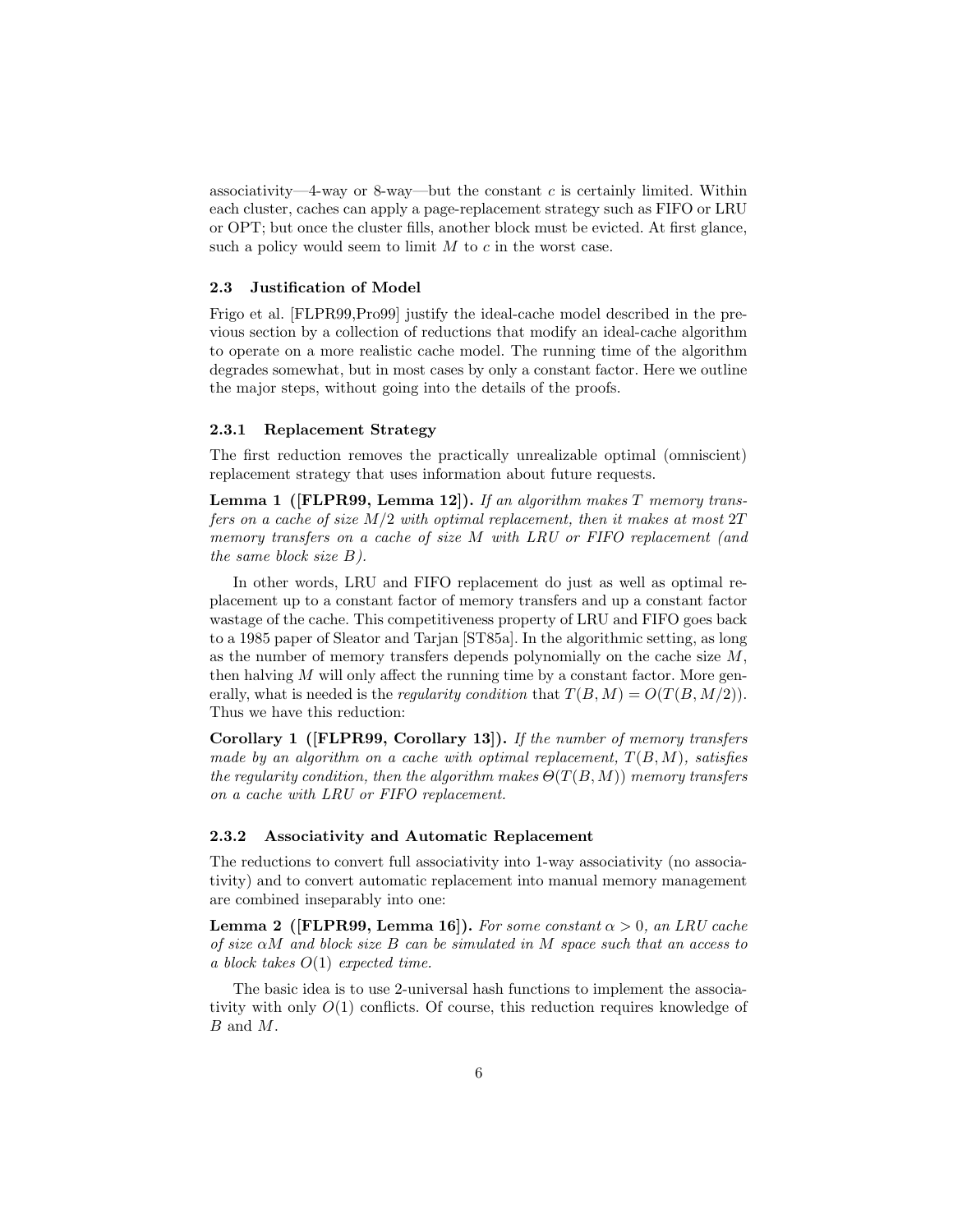## 2.4 Tall-Cache Assumption

It is common to assume that a cache is taller than it is wide, that is, the number of blocks,  $M/B$ , is larger than the size of each block,  $B$ . Often this constraint is written  $M = \Omega(B^2)$ . Usually a weaker condition also suffices:  $M = \Omega(B^{1+\gamma})$  for any constant  $\gamma > 0$ . We will refer to this constraint as the *tall-cache assumption*.

This property is particularly important in some of the more sophisticated cache-oblivious algorithms and data structures, where it ensures that the cache provides a polynomially large "buffer" for guessing the block size slightly wrong. It is also commonly assumed in external-memory algorithms.

# 3 Algorithms

Next we look at how to cause few memory transfers in the cache-oblivious model. We start with some simple but nonetheless useful algorithms based on "scanning" in Section 3.1. Then we look at several examples of the divide-and-conquer approach in Section 3.2. Section 3.3 considers the classic sorting problem, where the standard divide-and-conquer approach (e.g., mergesort) is not optimal, and more sophisticated techniques are needed. Finally, Section 3.4 gives references to cache-oblivious algorithms in computational geometry and graph algorithms.

#### 3.1 Scanning

#### 3.1.1 Traversal and Aggregates

To make the existence of efficient cache-oblivious algorithms more intuitive, let us start with a trivial example. Suppose we need to traverse all of the elements in a set, e.g., to compute an aggregate (sum, maximum, etc.). On a flat memory hierarchy (uniform-cost RAM), such a procedure requires  $\Theta(N)$  time for N elements.<sup>3</sup> In the external-memory model, if we store the elements in  $\lfloor N/B \rfloor$  blocks of size B, then the number of blocks transfers is  $\lfloor N/B \rfloor$ .

To achieve a similar bound in the cache-oblivious model, we can lay out the elements of the set in a contiguous segment of memory, in any order, and implement the N-element traversal by scanning the elements one-by-one in the order they are stored. This layout and traversal algorithm do not require knowledge of B (or  $M$ ). The analysis may seem trivial (see Figure 2), but to see how such arguments go, let us describe it in detail:

**Theorem 1.** Scanning N elements stored in a contiguous segment of memory costs at most  $[N/B] + 1$  memory transfers.

 $3$  The problem size N, memory size M, and block size B are normally written in capital letters in the external-memory context, originally so that the lower-case letters can be used to denote the number of blocks in the problem and in cache, which are smaller:  $n = N/B$ ,  $m = M/B$ . The lower-case notation seems to have fallen out of favor (at least, I find it easily confusing), but for consistency (and no loss of clarity) the upper-case letters have stuck.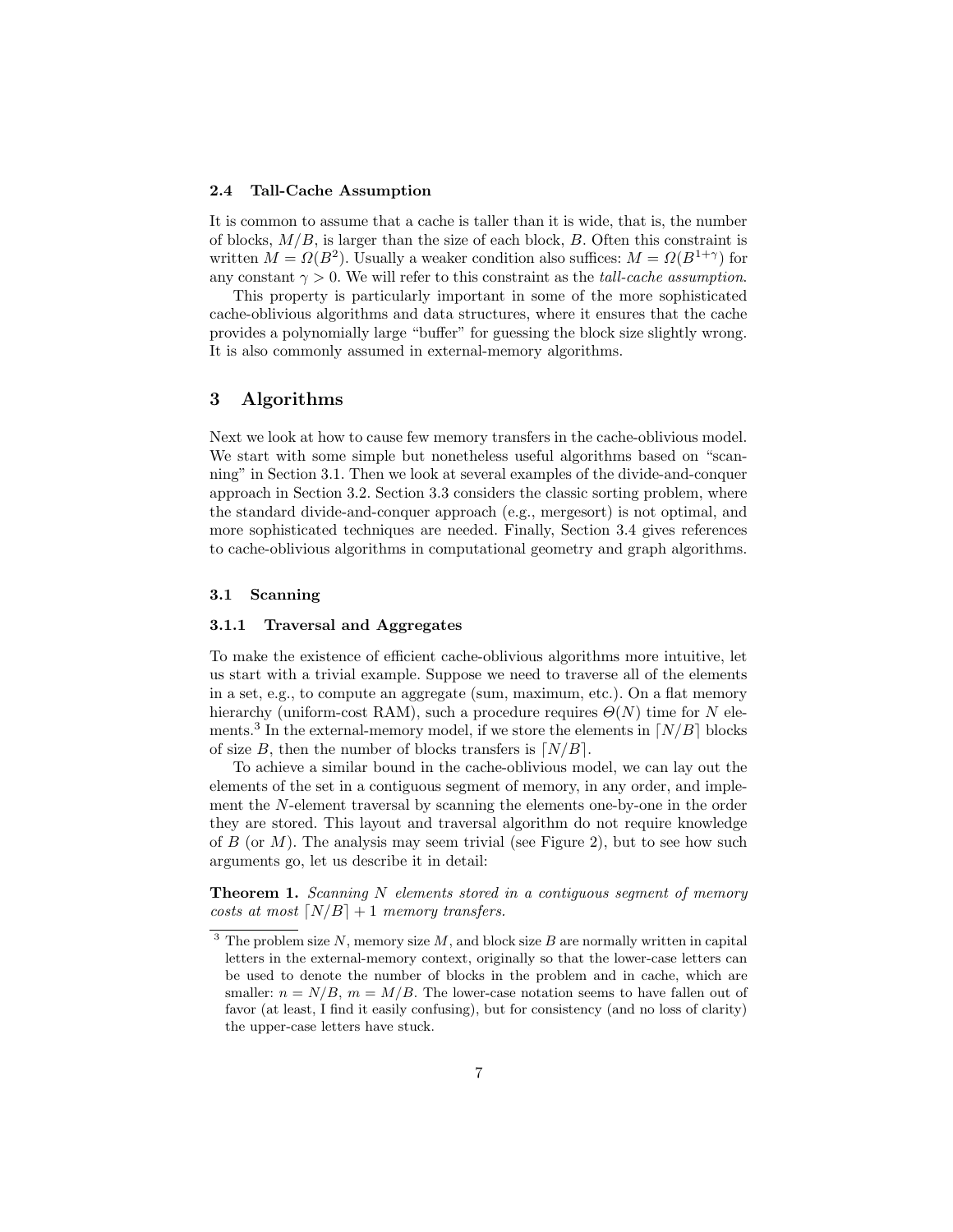

Figure 2. Scanning an array of N elements arbitrarily aligned with blocks may cost one more memory transfer than  $\lfloor N/B \rfloor$ .

Proof. The main issue here is alignment: where the block boundaries are relative to the beginning of the contiguous segment of memory. In the worst case, the first block has just one element, and the last block has just one element. In between, though, every block is fully occupied, so there are at most  $|N/B|$  such blocks, for a total of at most  $\lfloor N/B \rfloor + 2$  blocks. If B does not evenly divide N, this bound is the desired one. If  $B$  divides  $N$  and there are two nonfull blocks, then there are only  $N/B - 1$  full blocks, and again we have the desired bound.  $\Box$ 

The main structural element to point out here is that, although the algorithm does not use  $B$  or  $M$ , the analysis naturally does. The analysis is implicitly over all values of B and M (in this case, just B is relevant). In addition, we considered all possible alignments of the block boundaries with respect to the memory layout. However, this issue is normally minor, because at worst it divides one "ideal" block (according to the algorithm's alignment) into two physical blocks (according to the generic, possibly adversarial, alignment of the memory system). Above, we were concerned with the precise constant factors, so we were careful to consider the possible alignments.

Because of precisely the alignment issue, the cache-oblivious bound is an additive 1 away from the external-memory bound. Such error is ideal. Normally our goal is to match bounds within multiplicative constant factors. This goal is reasonable in particular because the model-justification reductions in Section 2.3 already lost multiplicative constant factors.

## 3.1.2 Array Reversal

While the aggregate application may seem trivial, albeit useful, a very similar idea leads to a particularly elegant algorithm for array reversal: reversing the elements of an array without extra storage. Bentley's array-reversal algorithm [Ben00, p. 14] makes two parallel scans, one from each end of the array, and at each step swaps the two elements under consideration. See Figure 3. Provided  $M \geq 2B$ , this cache-oblivious algorithm uses the same number of memory reads as a single scan.

## 3.2 Divide and Conquer

After scanning, the first major technique for designing cache-oblivious algorithms is divide and conquer. A classic technique in general algorithm design, this approach is particularly suitable in the cache-oblivious context. Often it leads to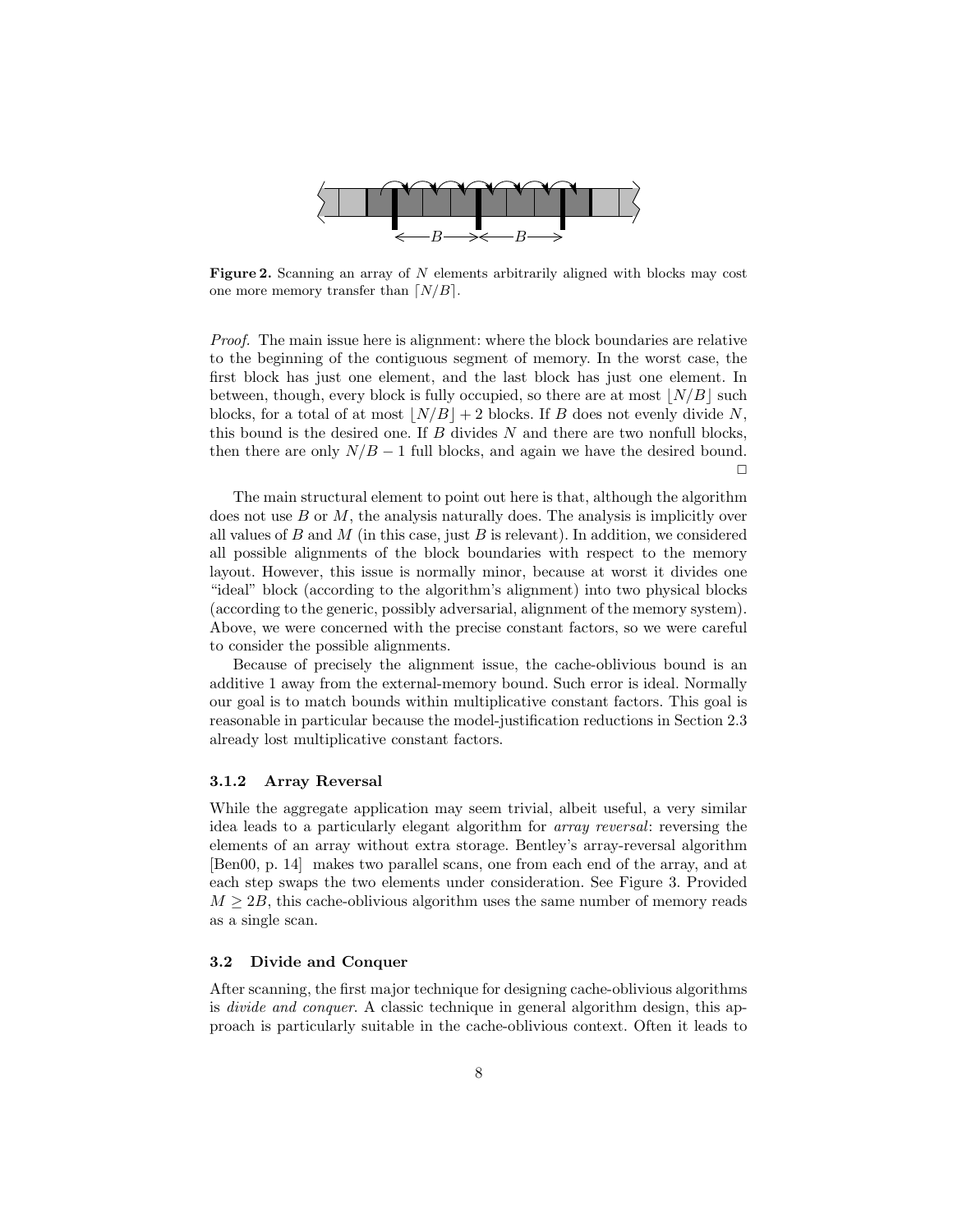

Figure 3. Bentley's reversal of an array.

algorithms whose memory-transfer count is optimal within a constant factor, although not always.

The basic idea is that divide-and-conquer repeatedly refines the problem size. Eventually, the problem will fit in cache (size at most  $M$ ), and later, the problem will fit in a single block (size at most  $B$ ). While the divide-and-conquer recursion completes all the way down to constant size, the analysis can consider the moments at which the problem fits in cache and fits in a block, and prove that the number of memory transfers is small in these cases. For a divide-andconquer recursion dominated by the leaf costs, i.e. in which the number of leaves in the recursion tree is polynomially larger than the divide/merge cost, such an algorithm will usually then use within a constant factor of the optimal number of memory transfers. The constant factor arises here because we do not consider problems of exactly size  $M$  or  $B$ , but rather when a refined problem has size at most M or B; if we reduce the problem size by a constant factor c in each step, this will happen with problems of size at least  $M/c$  or  $B/c$ . On the other hand, if the divide and merge can be done using few memory transfers, then the divideand-conquer approach will be efficient even when the cost is not dominated by the leaves.

# 3.2.1 Median and Selection

Let us start with a simple specific example of a divide-and-conquer algorithm: finding the median of an array in the comparison model. As usual, we will solve the more general problem of *selecting* the element of a given rank. The algorithm is a mix of scanning and a divide-and-conquer.

We begin with the classic deterministic  $O(N)$ -time flat-memory algorithm  $[BFP+73]$ :

- 1. Conceptually partition the array into  $\lfloor N/5 \rfloor$  quintuplets of five adjacent elements each.
- 2. Compute the median of each quintuplet using  $O(1)$  comparisons.
- 3. Recursively compute the median of these medians (which is not necessarily the median of the original array).
- 4. Partition the elements of the array into two groups, according to whether they are at most or strictly greater than this median.
- 5. Count the number of elements in each group, and recurse into the group that contains the element of the desired rank.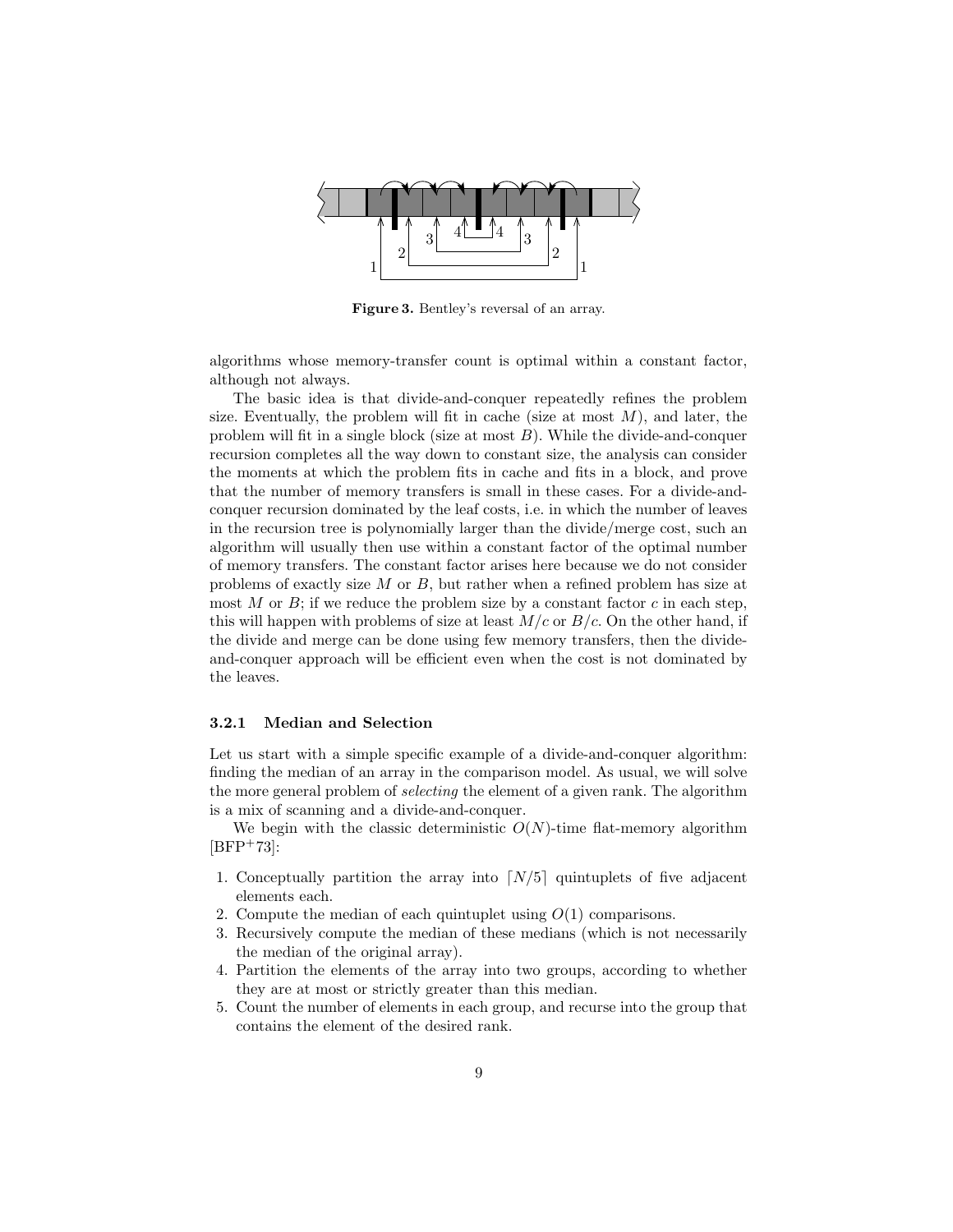To make this algorithm cache-oblivious, we specify how each step works in terms of memory layout and scanning. Step 1 is just conceptual; no work needs to be done. Step 2 can be done by two parallel scans, one reading the array 5 elements at a time, and the other writing a new array of computed medians. Assuming that the cache holds at least two blocks, this parallel scan uses  $\Theta(1 +$  $N/B$ ) memory transfers. Step 3 is just a recursive call of size [N/5]. Step 4 can be done with three parallel scans, one reading the array, and two others writing the partitioned arrays. Again, the parallel scans use  $\Theta(1 + N/B)$  memory transfers provided  $M \geq 3B$ . Step 5 is another recursive call of size at most  $\frac{7}{10}N$  (as in the classic algorithm).

Thus we obtain the following recurrence on the number of memory transfers,  $T(N)$ :

$$
T(N) = T(N/5) + T(7N/10) + O(1 + N/B).
$$

It turns out that the base case of this recurrence is important to analyze. To see why, let us start with the simple assumption that  $T(O(1)) = O(1)$ . Then there are  $N^c$  leaves in the recursion tree, where  $c \approx 0.8397803$ ,<sup>4</sup> and each leaf incurs a constant number of memory transfers. So  $T(N)$  is at least  $\Omega(N^c)$ , which is larger than  $O(1 + N/B)$  when N is larger than B but smaller than  $BN<sup>c</sup>$ .

Fortunately, we have a stronger base case:  $T(O(B)) = O(1)$ , because once the problem fits into  $O(1)$  blocks, all five steps incur only a constant number of memory transfers. Then there are only  $(N/B)^c$  leaves in the recursion tree, which cost only  $O((N/B)^c) = o(N/B)$  memory transfers. Thus the cost per level decreases geometrically from the root, so the total cost is the cost of the root:  $O(1 + N/B)$ .

This analysis proves the following result:

Theorem 2. The worst-case linear-time median algorithm, implemented with appropriate scans, uses  $O(1 + N/B)$  memory transfers, provided  $M \geq 3B$ .

To review, the key part of the analysis was to identify the relevant base case, so that the "overhead term" (the  $+1$  in the divide/merge term) did not dominate the cost for small problem sizes relative to the cache. In this case, the only relevant threshold was  $B$ , essentially because the target running time depended only on  $B$  and not  $M$ . Other than the new base case, the analysis was the same as the classic analysis.

## 3.2.2 Binary Search (A Failed Attempt)

Another simple example of divide and conquer is binary search, with recurrence

$$
T(N) = T(N/2) + O(1).
$$

<sup>&</sup>lt;sup>4</sup> More precisely, c is the solution to  $(\frac{1}{5})^c + (\frac{7}{10})^c = 1$  which arises from plugging  $L(N) = N^c$  into the recurrence for the number  $L(N)$  of leaves:  $L(N) = L(N/5) +$  $L(7N/10), L(1) = 1.$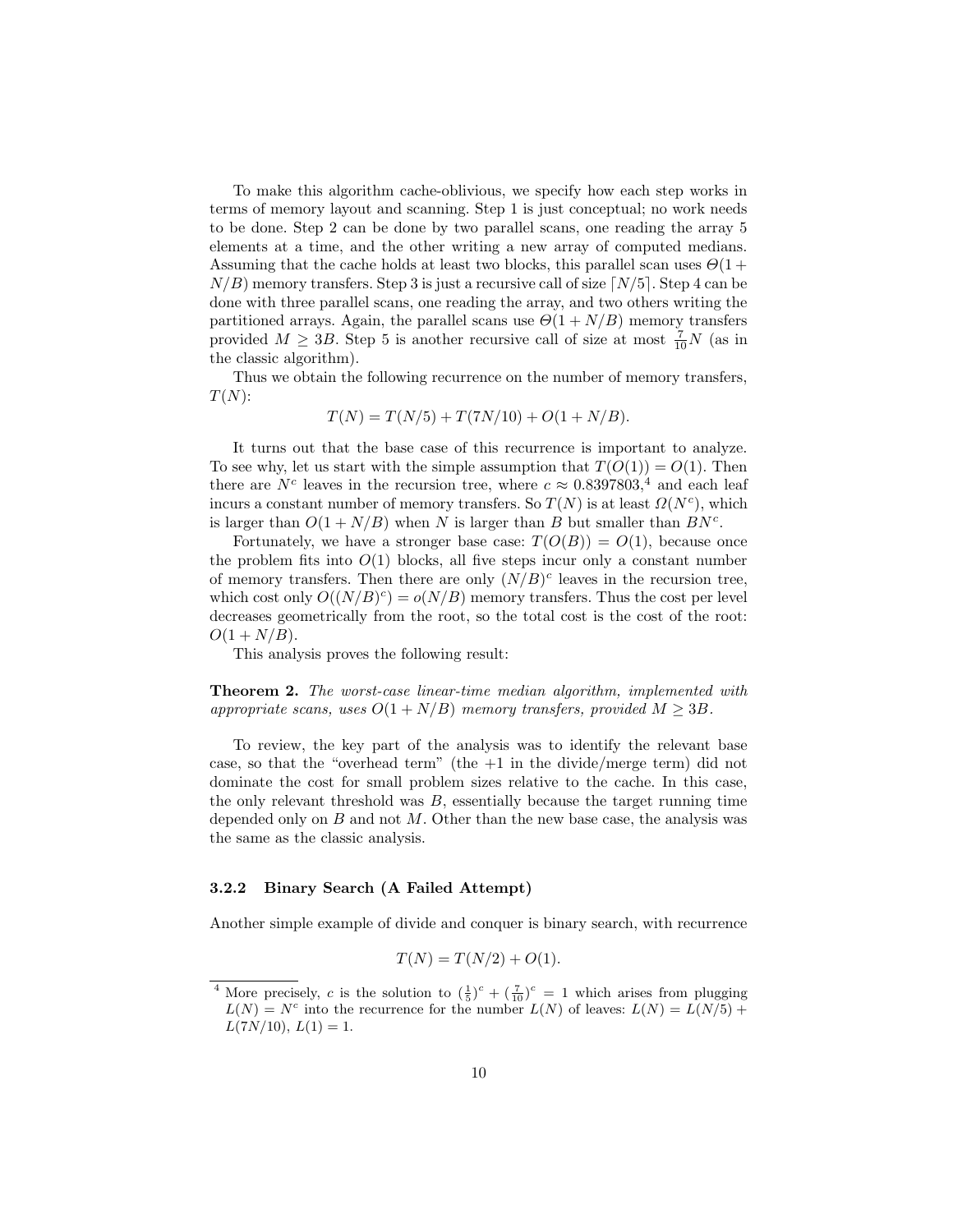In this case, each problem has only one subproblem, the left half or the right half. In other words, each node in the recursion tree has only a single branch, a sort of degenerate case of divide and conquer.

More importantly, in this situation, the cost of the leaves balance with the cost of the root, meaning that the cost of every level of the recursion tree is the same, introducing an extra  $\lg N$  factor. We might hope that the  $\lg N$  factor could be reduced in a blocked setting by using a stronger base case. But the stronger base case,  $T(O(B)) = O(1)$ , does not help much, because it reduces the number of levels in the recursion tree by only an additive  $\Theta(\lg B)$ . So the solution to the recurrence becomes  $T(N) = \lg N - |\Theta(\lg B)|$ , proving the following theorem:

**Theorem 3.** Binary search on a sorted array incurs  $\Theta(\lg N - \lg B)$  memory transfers.

In contrast, in external memory, searching in a sorted list can be done in as few as  $\Theta(\lg N/\lg B) = \Theta(\log_B N)$  memory transfers using B-trees. This bound is also optimal in the comparison model. The same bound is possible in the cacheoblivious setting, also using divide-and-conquer, but this time using a layout other than the sorted order. We will return to this structure in the section on data structures, specifically Section 4.1.

#### 3.2.3 Matrix Multiplication

Matrix multiplication is a particularly good application of divide and conquer in the cache-oblivious setting. The algorithm described below, designed for square matrices, originates in  $[BFJ+96]$  where it was described in a different framework. Then the algorithm was extended to rectangular matrices and described in the cache-oblivious framework in the original paper on cache obliviousness [FLPR99]. Here we focus on square matrices, and for the moment on matrices whose dimensions are powers of two.

For contrast, let us start by analyzing the straightforward algorithm for matrix multiplication. Suppose we want to compute  $C = A \cdot B$ , where each matrix is  $N \times N$ . For each element  $c_{ij}$  of C, the algorithm scans in parallel row i of A and column  $j$  of B. Ideally, A is stored in row-major order and B is stored in column-major order. Then each element of C requires at most  $O(1 + N/B)$ memory transfers, assuming that the cache can hold at least three blocks. The cost could only be smaller if  $M$  is large enough to store a previously visited row or column. If  $M \geq N$ , the relevant row of **A** will be remembered for an entire row of  $C$ . But for a column of  $B$  to be remembered, M would have to be at least  $N^2$ , in which case the entire problem fits in cache. Thus the cost of scanning **B** dominates, and we have the following theorem:

**Theorem 4.** Assuming that  $A$  is stored in row-major order and  $B$  is stored in column-major order, the standard matrix-multiplication algorithm uses  $O(N^2 +$  $N^3/B$ ) memory transfers if  $3B \leq M < N^2$  and  $O(1 + N^2/B)$  memory transfers if  $M \geq 3N^2$ .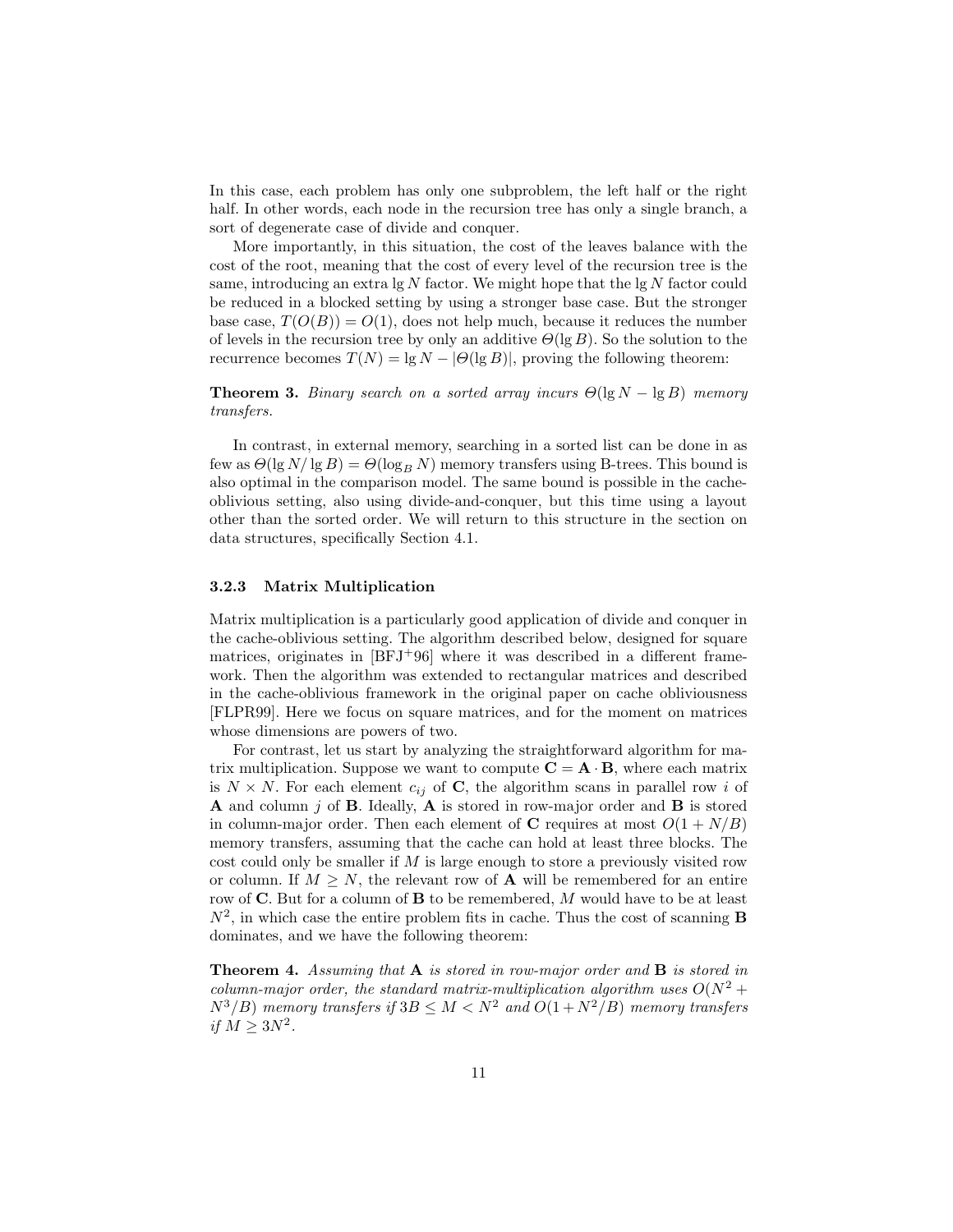The point of this result is that, even with an ideal storage order of A and B, the algorithm still requires  $\Theta(N^3/B)$  memory transfers unless the entire problem fits in cache. In fact, it is possible to do better, and achieve a running time of  $\Theta(N^2/B + N^3/B\sqrt{M})$ . In the external-memory context, this bound was first achieved by Hong and Kung in 1981 [HK81], who also proved a matching lower bound for any matrix-multiplication algorithm that executes these additions and multiplications (as opposed to Strassen-like algorithms). The cache-oblivious solution uses the same idea as the external-memory solution: block matrices.

We can write a matrix multiplication  $\mathbf{C} = \mathbf{A} \cdot \mathbf{B}$  as a divide-and-conquer recursion using block-matrix notation:

$$
\begin{pmatrix} \mathbf{C}_{11} & \mathbf{C}_{12} \\ \mathbf{C}_{21} & \mathbf{C}_{22} \end{pmatrix} = \begin{pmatrix} \mathbf{A}_{11} & \mathbf{A}_{12} \\ \mathbf{A}_{21} & \mathbf{A}_{22} \end{pmatrix} \cdot \begin{pmatrix} \mathbf{B}_{11} & \mathbf{B}_{12} \\ \mathbf{B}_{21} & \mathbf{B}_{22} \end{pmatrix} \\ = \begin{pmatrix} \mathbf{A}_{11}\mathbf{B}_{11} + \mathbf{A}_{12}\mathbf{B}_{21} & \mathbf{A}_{11}\mathbf{B}_{12} + \mathbf{A}_{12}\mathbf{B}_{22} \\ \mathbf{A}_{21}\mathbf{B}_{11} + \mathbf{A}_{22}\mathbf{B}_{21} & \mathbf{A}_{21}\mathbf{B}_{12} + \mathbf{A}_{22}\mathbf{B}_{22} \end{pmatrix}.
$$

In this way, we reduce an  $N \times N$  multiplication problem down to eight  $(N/2) \times$  $(N/2)$  multiplication subproblems. In addition, there are four  $(N/2) \times (N/2)$ addition subproblems; each of these can be solved by a single scan in  $O(1+N^2/B)$ memory transfers. Thus we obtain the following recurrence:

$$
T(N) = 8T(N/2) + O(1 + N^2/B).
$$

To make small matrix blocks fit into blocks or main memory, the matrix is not stored in row-major or column-major order, but rather in a recursive layout. Each matrix **A** is laid out so that each block  $A_{11}, A_{12}, A_{21}, A_{22}$  occupies a consecutive segment of memory, and these four segments are stored together in an arbitrary order.

The base case becomes trickier for this problem, because now both B and M are relevant. Certainly,  $T(O(\sqrt{B})) = O(1)$ , because an  $O(\sqrt{B}) \times O(\sqrt{B})$ submatrix fits in a constant number of blocks. But this base case turns out to be irrelevant. More interesting is that  $T(c\sqrt{M}) = O(M/B)$ , where the constant c is chosen so that three  $c\sqrt{M} \times c\sqrt{M}$  submatrices fit in cache, and hence each block is read or written at most once.

With this stronger base case, the number of leaves in the recursion tree is  $\Theta((N/\sqrt{M})^3)$ , and each leaf costs  $O(M/B)$ , so the total leaf cost is  $O(N^3/B\sqrt{M})$ . The divide/merge cost at the root of the recursion tree is  $O(N^2/B)$ . These two costs balance when  $N = \Theta(\sqrt{M})$ , when the depth of the tree is  $O(1)$ . Thus the total running time is the maximum of these two terms, or equivalently up to a constant factor, the summation of the two terms.

So far we have assumed that the square matrices have dimensions that are powers of two, so that we can repeatedly divide in half. To avoid this problem, we can extend the matrix to the next power of two. So if we have an  $N \times N$ matrix **A**, we extend it to an  $\llbracket N \rrbracket \times \llbracket N \rrbracket$  matrix, where  $\llbracket N \rrbracket = 2^{\lceil \lg N \rceil}$  is the hyperceiling operator [BDFC00]. The matrix size  $N^2$  is increased by less than a factor of 4, so the running time increases by only a constant factor. Thus we obtain the following theorem: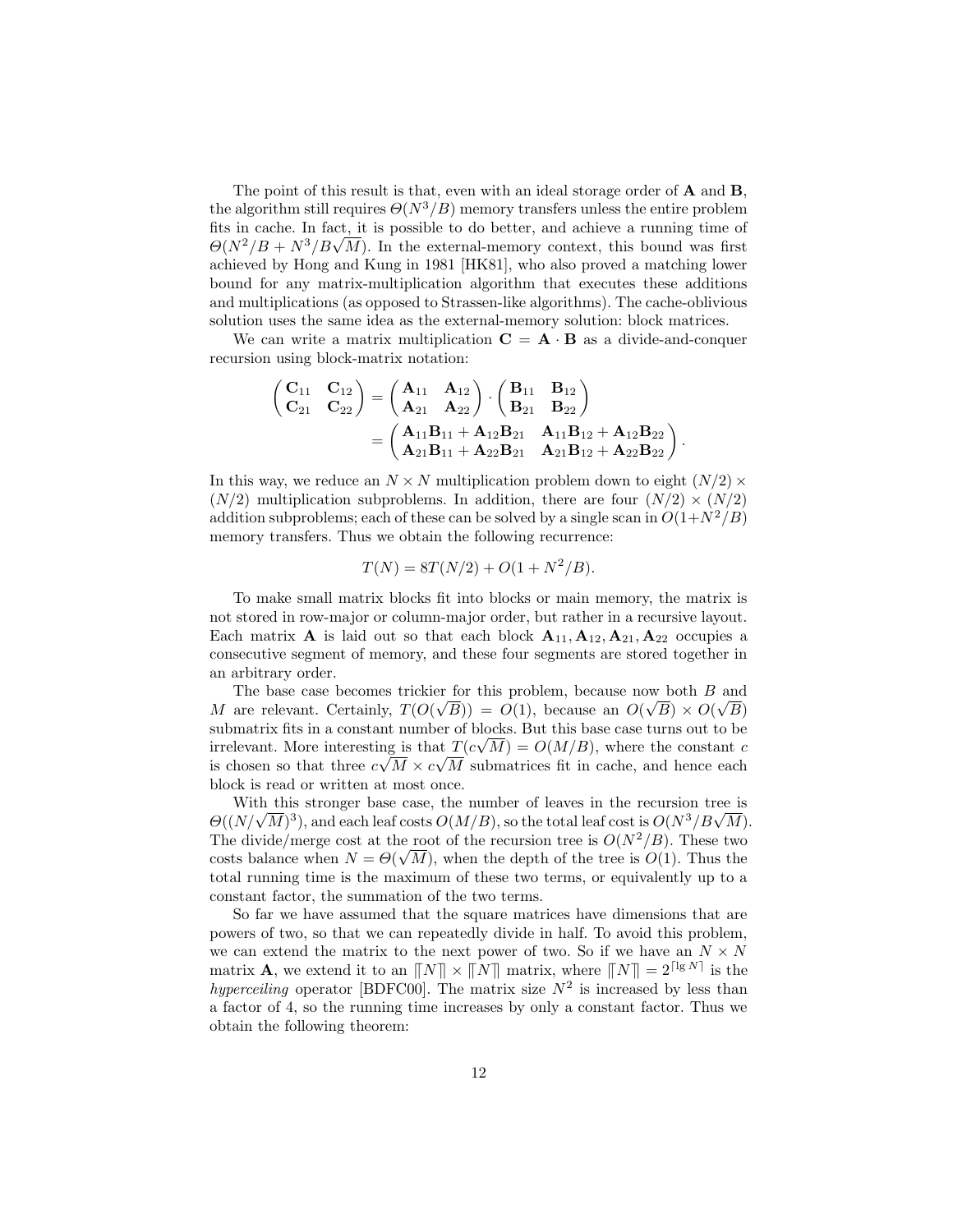**Theorem 5.** For square matrices, the recursive block-matrix cache-oblivious matrix-multiplication algorithm uses  $O(N^2/B + N^3/B\sqrt{M})$  memory transfers, assuming that  $M \geq 3B$ .

As mentioned above, Frigo et al. [FLPR99,Pro99] showed how to generalize this algorithm to rectangular matrices. In this context, the algorithm only splits one dimension at a time, the largest of the three dimensions  $N_1, N_2, N_3$ where **A** is  $N_1 \times N_2$  and **B** is  $N_2 \times N_3$ . The problem then reduces to two matrix multiplications and up to one addition. The recursion then becomes more complicated to allow the case in which one matrix fits in cache, but another matrix is much larger. In these cases, several similar recurrences arise, and the number of memory transfers can go up by an additive  $O(N_1 + N_2 + N_3)$ .

Frigo et al. [FLPR99,Pro99] show two other facts about matrix multiplication whose details we omit here. First, the algorithms have the same memory-transfer cost when the matrices are stored in row-major or column-major order, provided we have the tall-cache assumption described in Section 2.4. Second, Strassen's algorithm for matrix multiplication leads to analogous improvement in memorytransfer cost. Strassen's algorithm has running time  $O(N^{\lg 7}) \approx O(N^{2.8073549})$ , and its natural application to the recursive framework described above results in a memory-transfer bound of  $O(N^2/B + N^{1g7}/B\sqrt{M})$ .

Other matrix problems can be solved via block recursion. These problems include LU factorization without pivoting  $[BFJ^+96]$ , LU factorization with pivoting [Tol97], and matrix transpose and fast Fourier transform [FLPR99,Pro99].

#### 3.3 Sorting

The sorting problem is one of the most-studied problems in computer science. In external-memory algorithms, it plays a particularly important role, because sorting is often a lower bound and even an upper bound, for other problems. The original paper of Aggarwal and Vitter [AV88] proved that the number of memory transfers to sort in the comparison model is  $\Theta(\frac{N}{B} \lceil \log_{M/B} \frac{N}{B} \rceil)$ .

## 3.3.1 Mergesort

The external-memory algorithm that achieves this bound [AV88] is an  $(M/B)$ way mergesort. During the merge, each memory block maintains the first B elements of each list, and when a block empties, the next block from that list is loaded. So a merge effectively corresponds to scanning through the entire data, for a cost of  $\Theta(N/B)$  memory transfers.

The total number of memory transfers for this sorting algorithm is given by the recurrence

$$
T(N) = \frac{M}{B}T(N/\frac{M}{B}) + \Theta(N/B),
$$

with a base case of  $T(O(B)) = O(1)$ . The recursion tree has  $\Theta(N/B)$  leaves, for a leaf cost of  $\Theta(N/B)$ . The root node has divide-and-merge cost  $\Theta(N/B)$  as well, as do all levels in between. The number of levels in the recursion tree is  $\log_{M/B} N$ , so the total cost is  $\Theta(\frac{N}{B} \log_{M/B} \frac{N}{B})$ .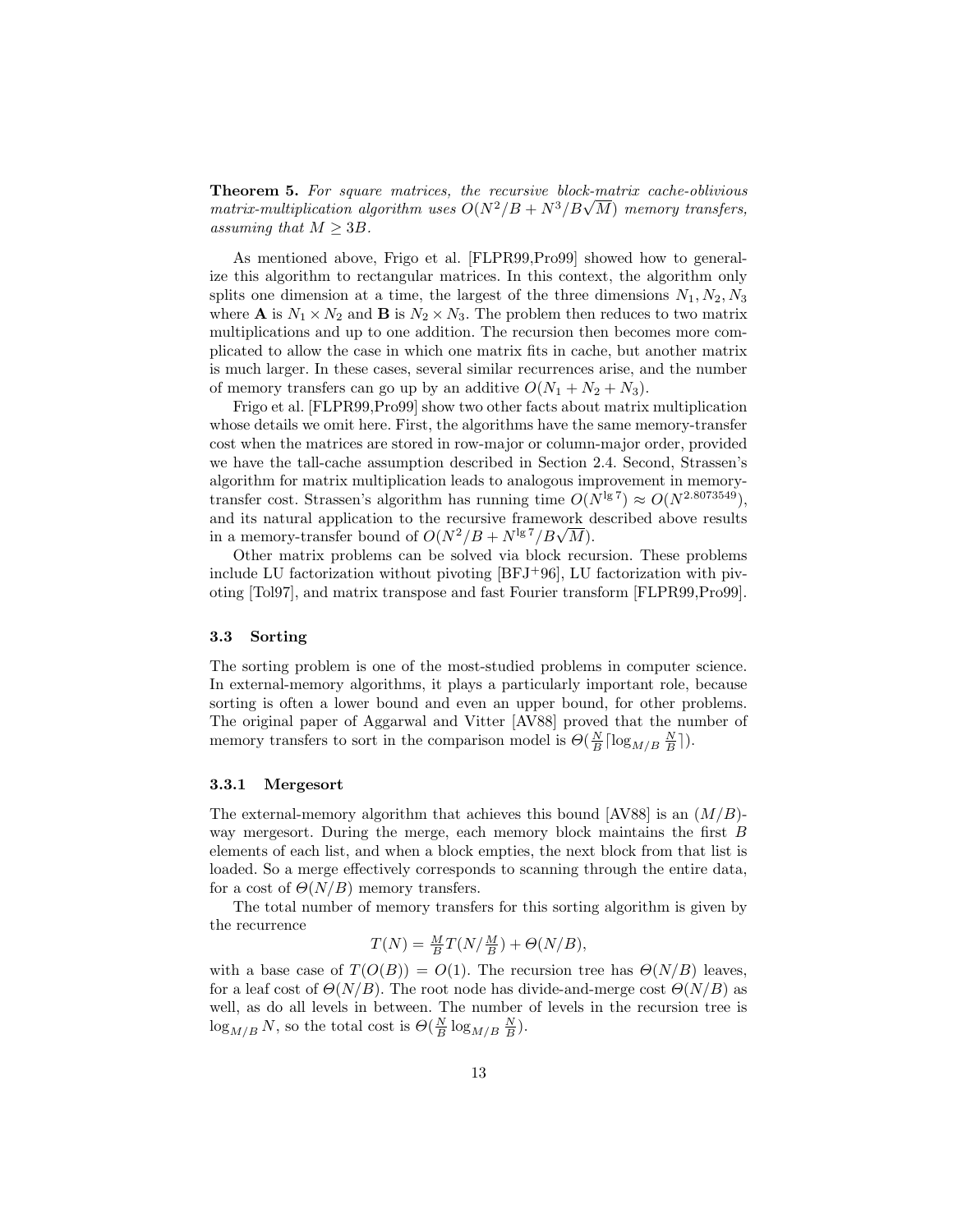In the cache-oblivious context, the most obvious algorithm is to use a standard 2-way mergesort, but then the recurrence becomes

$$
T(N) = 2T(N/2) + \Theta(N/B),
$$

which has solution  $T(N) = \Theta(\frac{N}{B} \log_2 \frac{N}{B})$ . Our goal is to increase the base in the logarithm from 2 to  $M/B$ , without knowing M or B.

## 3.3.2 Funnelsort

Frigo et al. [FLPR99,Pro99] gave two optimal cache-oblivious algorithms for sorting: a new *funnelsort* and an adaptation of the existing *distribution sort*. We will describe a simplification to the first algorithm, called *lazy funnelsort*, which was introduced by Brodal and Fagerberg [BF02a]. Funnelsort, in turn, is a sort of lazy mergesort.

This algorithm will be our first application of the tall-cache assumption (see Section 2.4). For simplicity, we assume that  $M = \Omega(B^2)$ . The same results can be obtained when  $M = \Omega(B^{1+\gamma})$  by increasing the constant 3; refer to [BF02a] for details. Interestingly, optimal cache-oblivious sorting is not achievable without the tall-cache assumption [BF03].

The heart of the funnelsort algorithm is a static data structure which we call a funnel. We delay the description of funnels to Section 4.2 when we have built up some necessary tools in the context of static data structures. For now, we treat a K-funnel as a black box that merges K sorted lists of total size  $K^3$  using  $O(\frac{K^3}{B}\log_{M/B}\frac{K^3}{B}+K)$  memory transfers. The space occupied by a K-funnel is  $\Theta(K^2)$ .

Once we have such a fast merging procedure, we can sort using a  $K$ -way mergesort. How should we choose  $K$ ? The larger the  $K$ , the faster the algorithm, because we cannot predict the optimal  $(M/B)$  multiplicity of the merge. This property suggests choosing  $K = N$ , in which case the entire sorting algorithm is in the merge.<sup>5</sup> In fact, however, a K-funnel is fast only if it is fed at least  $K^3$ elements. Also, a K-funnel occupies  $\Theta(K^2)$  space, and we want a linear-space algorithm. Thus, we choose  $K = N^{1/3}$ .

Now the sorting algorithm proceeds as follows:

- 1. Split the array into  $K = N^{1/3}$  contiguous segments each of size  $N/K = N^{2/3}$ .
- 2. Recursively sort each segment.
- 3. Apply the K-funnel to merge the sorted segments.

Memory transfers are made just in Steps 2 and 3, leading to the recurrence:

$$
T(N) = N^{1/3} T(N^{2/3}) + O(\frac{N}{B} \log_{M/B} \frac{N}{B} + N^{1/3}).
$$

The base case is  $T(O(B<sup>2</sup>)) = O(B)$  because the tall-cache assumption says that  $M \geq B^2$ . Above the base case,  $N = \Omega(B^2)$ , so  $B = O(\sqrt{N})$ , and the  $\frac{N}{B} \log(\cdot \cdot \cdot)$ cost dominates the  $N^{1/3}$  cost.

 $\overline{\phantom{a}}^5$  What a cheat!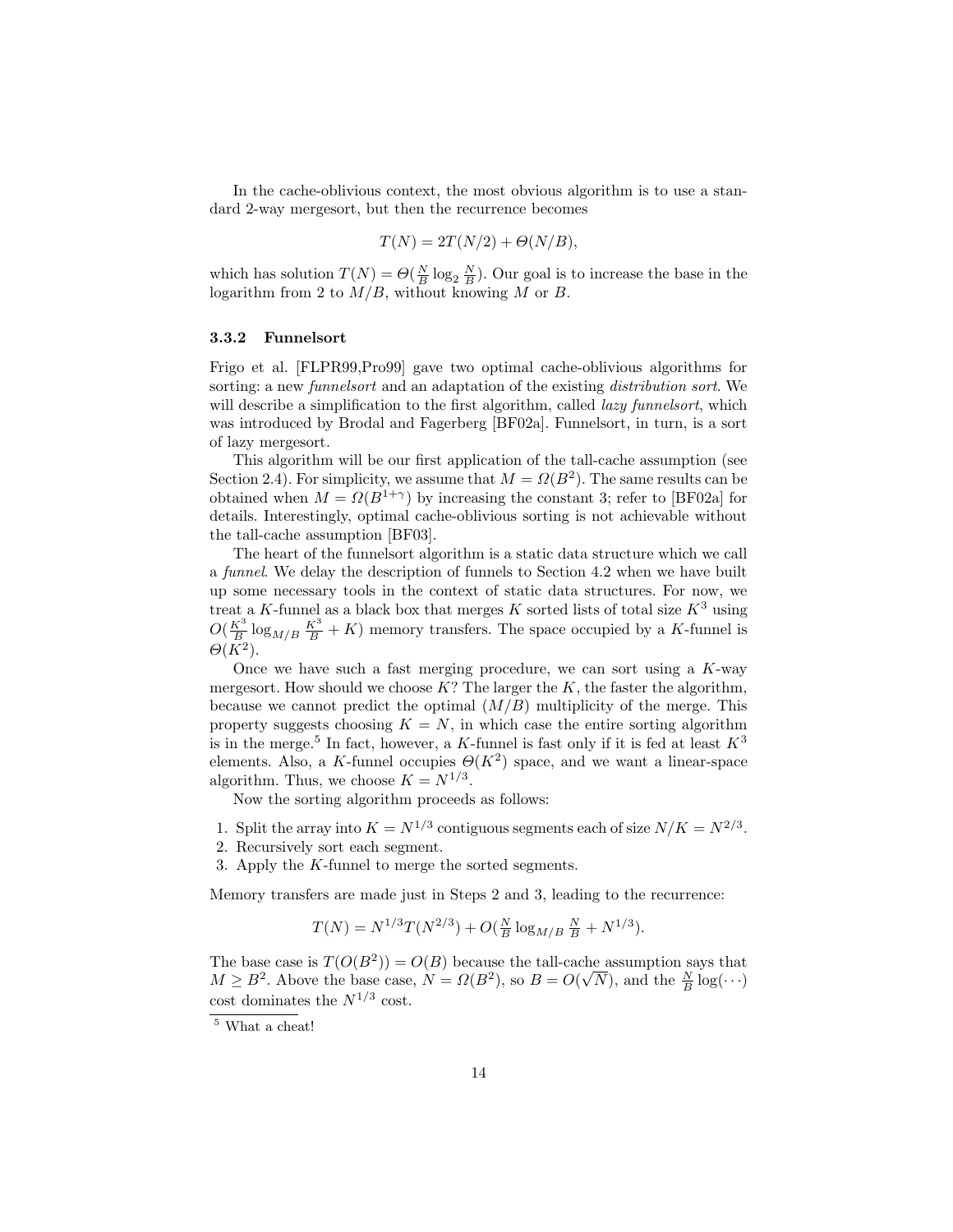The recursion tree has  $N/B^2$  leaves, each costing  $O(B \log_{M/B} B + B^{1/3}) =$  $O(B)$  memory transfers, for a total leaf cost of  $O(N/B)$ . The root divide-andmerge cost is  $O(\frac{N}{B}\log_{M/B} \frac{N}{B})$ , which dominates the recurrence. Thus, modulo the details of the funnel, we have proved the following theorem:

**Theorem 6.** Assuming  $M = \Omega(B^2)$ , funnelsort sorts N comparable elements in  $O(\frac{N}{B}\log_{M/B} \frac{N}{B})$  memory transfers.

It can also be shown that the number of comparisons is  $O(N \lg N)$ ; see [BF02a] for details.

## 3.4 Computational Geometry and Graph Algorithms

Some of the latest cache-oblivious algorithms solve "application-level" problems in computational geometry and graph algorithms, usually with memory-transfer costs matching the best known external-memory algorithms. We refer the interested reader to  $[ABD<sup>+</sup>02,BF02a,KR03]$  for details.

# 4 Static Data Structures

While data structures are normally thought of as dynamic, there is a rich theory of data structures that only support queries, or otherwise do not change in form. Here we consider two such data structures in the cache-oblivious setting:

- Section 4.1: search trees, which statically correspond to binary search (improving on the attempt in Section 3.2.2);
- Section 4.2: funnels, a multiway-merge structure needed for the funnelsort algorithm in Section 3.3.2;

#### 4.1 Static Search Tree (Binary Search)

The static search tree [BDFC00,Pro99] is a fundamental tool in many data structures, indeed most of those described from here down. It supports searching for an element among N comparable elements, meaning that it returns the matching element if there is one, and returns the two adjacent elements (next smallest and next largest) otherwise. The search cost is  $O(\log_B N)$  memory transfers and  $O(\lg N)$  comparisons. First let us see why these bounds are optimal up to constant factors:

**Theorem 7.** Starting from an initially empty cache, at least  $\log_B N + O(1)$ memory transfers and  $\lg N + O(1)$  comparisons are required to search for a desired element, in the average case.

Proof. These are the natural information-theoretic lower bounds. A general (average) query element encodes  $\lg(2N+1)+O(1) = \lg N+O(1)$  bits of information, because it can be any of the N elements or in any of the  $N+1$  positions between the elements. (The additive  $O(1)$  comes from Kolmogorov complexity;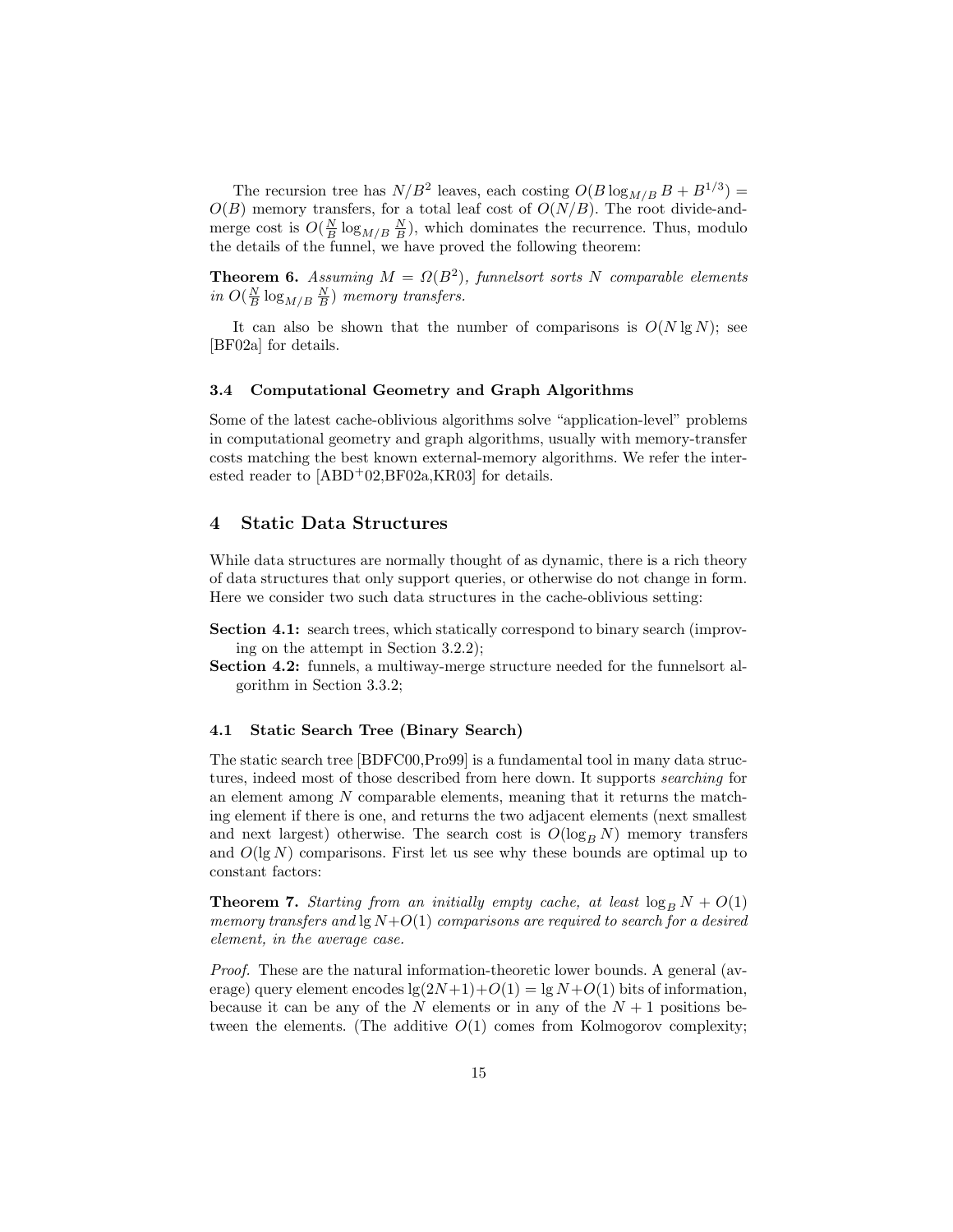see [LV97].) Each comparison reveals at most 1 bit of information, proving the the  $\lg N + O(1)$  lower bound on the number of comparisons. Each block read reveals where the query element fits among those B elements, which is at most  $\lg(2B+1) = \lg B + O(1)$  bits of information. (Here we are measuring conditional Kolmogorov information; we suppose that we already know everything about the  $N$  elements, and hence about the  $B$  elements.) Thus, the number of block reads is at least  $(\lg N + O(1)) / (\lg B + O(1)) = \log_B N + O(1)$ .

The idea behind obtaining the matching upper bound is simple. Construct a complete binary tree with  $N$  nodes storing the  $N$  elements in search-tree order. Now store the tree sequentially in memory according to a recursive layout called the van Emde Boas layout<sup>6</sup>; see Figure 4. Conceptually split the tree at the middle level of edges, resulting in one *top recursive subtree* and roughly  $\sqrt{N}$ bottom recursive subtrees, each of size roughly  $\sqrt{N}$ . Recursively lay out the top recursive subtree, followed by each of the bottom recursive subtrees. In fact, the order of the recursive subtrees is not important; what is important is that each recursive subtree is laid out in a single segment of memory, and that these segments are stored together without gaps.



Figure 4. The van Emde Boas layout (left) in general and (right) of a tree of height 5.

To handle trees whose height h is not a power of two (as in Figure 4, right), the split rounds so that the bottom recursive subtrees have heights that are powers of two, specifically  $\left[\frac{\hbar}{2}\right]$ . This process leaves the top recursive subtree with a height of  $h - ||h/2||$ , which may not be a power of two. In this case, we apply the same rounding procedure to split it.

The van Emde Boas layout is a kind of divide-and-conquer, except that just the layout is divide-and-conquer, whereas the search algorithm is the usual treesearch algorithm: look at the root, and go left or right appropriately. One way to support the search navigation is to store left and right pointers at each node. Other implicit (pointerless) methods have been developed [BFJ02,LFN02,Oha01], although the best practical approach may yet to be discovered.

To analyze the search cost, consider the level of detail defined by recursively splitting the tree until every recursive subtree has size at most  $B$ . In other words, we stop the recursive splitting whenever we arrive at a recursive subtree with at most  $B$  nodes; this stopping time may differ among different subtrees because

 $6$  For those familiar with the van Emde Boas  $O(\lg \lg u)$  priority queues, this layout matches the dominant idea of splitting at the middle level of a complete binary tree.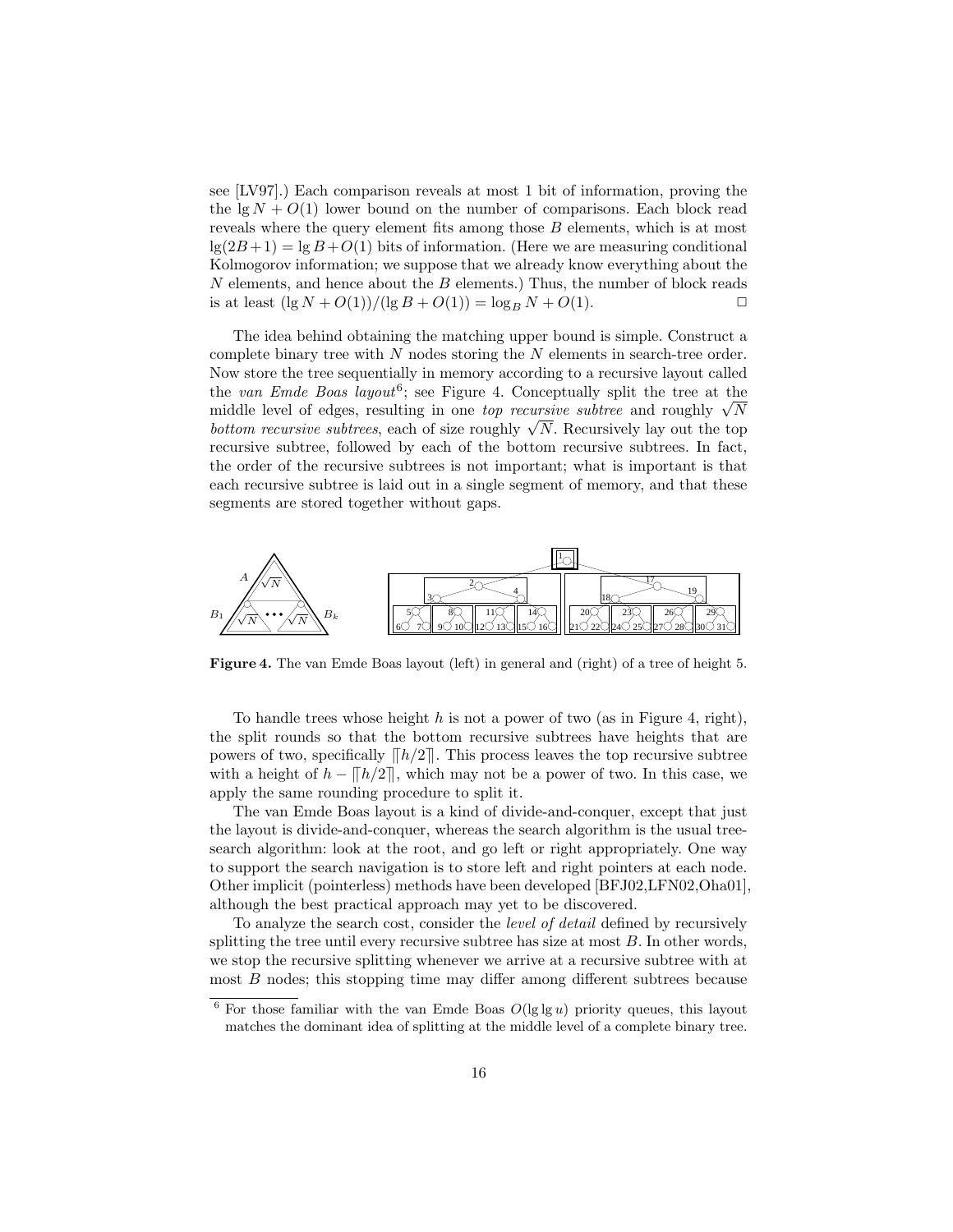of rounding. Now each recursive subtree at this level of detail is stored in an interval of memory of size at most  $B$ , so it occupies at most two blocks. Each recursive subtree except the topmost has the same height [BDFC00, Lemma 1]. Because we are cutting trees at the middle level in each step, this height may be  $\alpha$  as small as (lg B)/2, for a subtree of size  $\Theta(\sqrt{B})$ , but no smaller.

The search visits nodes along a root-to-leaf path of length  $\lg N$ , visiting a sequence of recursive subtrees along the way. All but the first recursive subtree has height at least  $(\lg B)/2$ , so the number of visited recursive subtrees is at most  $1+2(\lg N)/(\lg B) = 2\log_B N$ . Each recursive subtree may incur up to two memory transfers, for a total cost of at most  $2 + 4 \log_B N$  memory transfers. Thus we have proved the following theorem:

Theorem 8. Searching in a complete binary tree with the van Emde Boas layout incurs at most  $2 + 4 \log_B N$  memory transfers and  $\log N$  comparisons.

The static search tree can also be generalized to complete trees with node degrees varying between 2 and some constant  $\Delta \geq 2$ ; see [BDFC00]. This generalization was a key component in the first cache-oblivious dynamic search tree [BDFC00], which used a variation on a B-tree with constant branching factor.

#### 4.2 Funnels

With static search trees in hand, we are ready to fill in the details of the funnelsort algorithm described in Section 3.3.2. Our goal is to develop a K-funnel which merges K sorted lists of total size  $K^3$  using  $O(\frac{K^3}{B} \log_{M/B} \frac{K^3}{B} + K)$  memory transfers and  $\Theta(K^2)$  space. We assume here that  $M \geq B^2$ ; again, this assumption can be weakened to  $M = \Omega(B^{1+\gamma})$  for any  $\gamma > 0$ , as described in [BF02a].

A K-funnel is a complete binary tree with  $K$  leaves, stored according to the van Emde Boas layout. Thus, each of the recursive subtrees of a K-funnel is a  $\sqrt{K}$ -funnel. In addition to the nodes, edges in a K-funnel store *buffers*; see Figure 5. The edges at the middle level of a  $K$ -funnel, partitioning the funnel into two recursive  $\sqrt{K}$ -subfunnels, have size  $K^{3/2}$  each, for a total buffer size of  $K^2$  at that level. Buffers within the subfunnels are recursively smaller. We store these buffers of size  $K^{3/2}$  in the recursive layout alongside the recursive  $\sqrt{K}$ -subfunnels within the K-funnel. The buffers can be stored in an arbitrary order along with the recursive subtrees.

First we analyze the space occupied by a K-funnel, which is important for knowing when a funnel fits in memory:

**Lemma 3.** A K-funnel occupies  $\Theta(K^2)$  storage, and at least  $K^2$  storage.

*Proof.* The size of a K-funnel,  $S(K)$ , satisfies the following recurrence:

$$
S(K) = (1 + \sqrt{K}) S(\sqrt{K}) + K^2.
$$

This recurrence has  $O(K)$  leaves each costing  $O(1)$ , for a total leaf cost of  $O(K)$ . The root divide-and-merge cost is  $K^2$ , which dominates.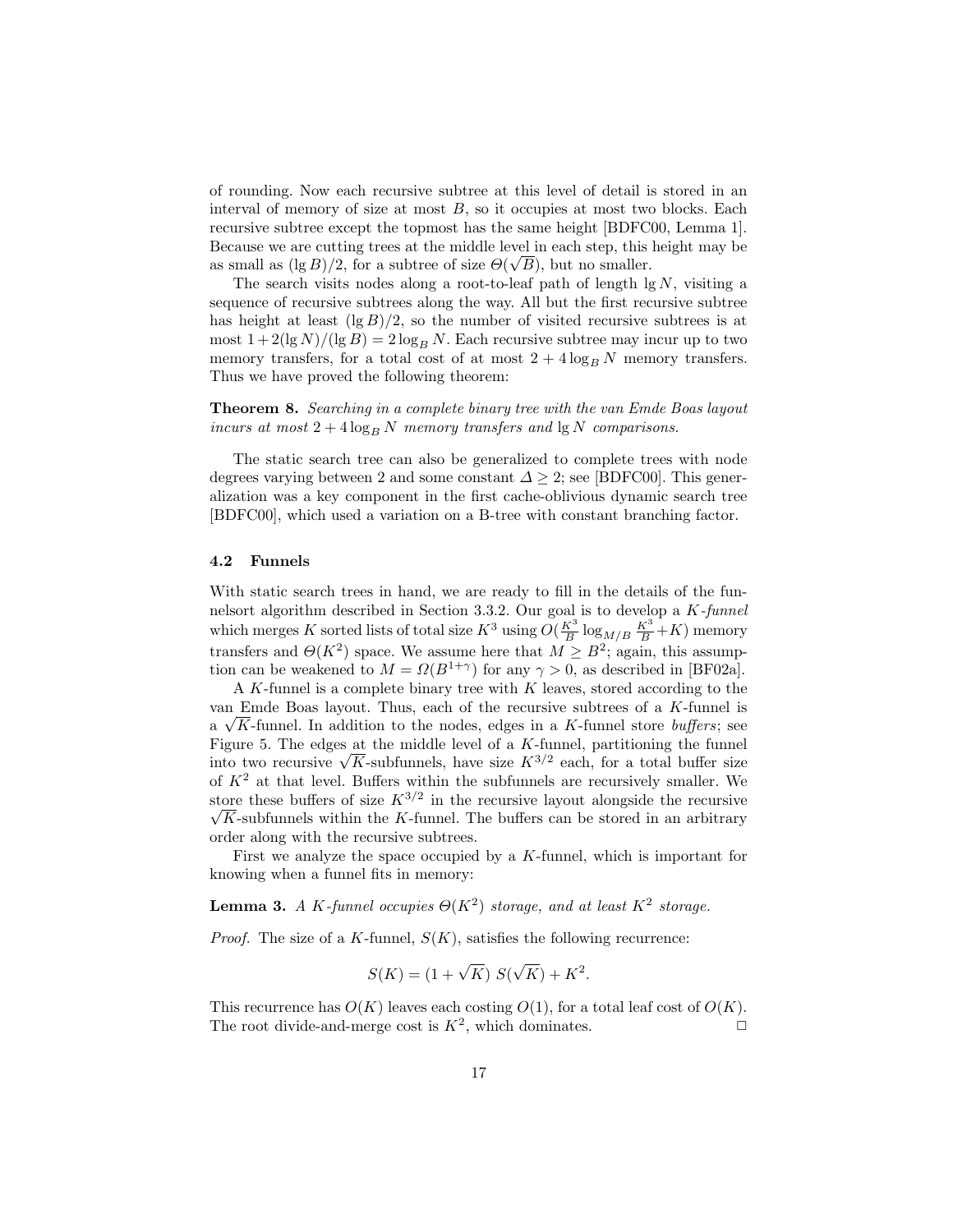

Figure 5. A K-funnel. Lightly shaded regions are  $\sqrt{K}$ -funnels.

For consistency in describing the algorithms, we view a  $K$ -funnel as having an additional buffer of size  $K^3$  along the edge connecting the root of the tree to its imaginary parent. To maintain the lemma above that the storage is  $O(K^2)$ , this buffer is not actually stored; rather, it can be viewed as the output mechanism.

The algorithm to fill this buffer above the root node, thereby merging the entire input, is a simple recursion. We merge the elements in the buffers along the left and right children edges of the node, as long as those two buffers remain nonempty. (Initially, all buffers are empty.) Whenever either of the buffers becomes empty, we recursively fill it. At the bottom of the tree, a leaf buffer (a buffer immediately below a leaf) corresponds to one of the input lists.

The analysis considers the coarsest level of detail at which J-funnels occupy less than  $M/4$  storage, so that  $J^2$ -funnels occupy at least  $M/4$  storage. In symbols,  $cJ^2 \leq M/4$  where  $c \geq 1$  according to Lemma 3. By the tall-cache assumption, the cache can fit one J-funnel and one block for each of the J leaf buffers of that J-funnel, because  $cJ^2 \leq M/4$  implies

$$
JB \leq \sqrt{M/4c} \; \sqrt{M} = M/\sqrt{4c} \leq M/2.
$$

Now consider the cost of extracting  $J^3$  elements from the root of a  $J$ funnel. Because we choose  $J$  by repeatedly taking the square root of  $K$ , and by Lemma 3, J-funnels are not too small, occupying  $\Omega(\sqrt{M}) = \Omega(B)$  storage, so  $J = \Omega(M^{1/4}) = \Omega(\sqrt{B})$ . Loading the entire J-funnel and one block of each of the leaf buffers costs  $O(J^2/B+J)$  memory transfers, which is  $O(J^3/B)$  because  $J = \Omega(\sqrt{B})$ . The J-funnel can then merge its inputs cheaply, incurring extra block reads only to read additional blocks from the leaf buffers, until a leaf buffer empties.

When a leaf buffer empties, we recursively extract at least  $J^3$  elements from the  $> J$ -funnel below this J-funnel, and most likely evict all of the J-funnel from cache. But these  $J^3$  elements "pay" for the  $O(J^3/B)$  cost of reading the elements back in. That is, the number of memory transfers is at most  $1/B$  per element per buffer of size at least  $J^3$  that the element enters. Because  $J = \Omega(M^{1/4})$ , each element enters  $O(1 + (\lg K)/\frac{1}{4} \lg M) = O(1 + \log_M K)$  such buffers. In addition,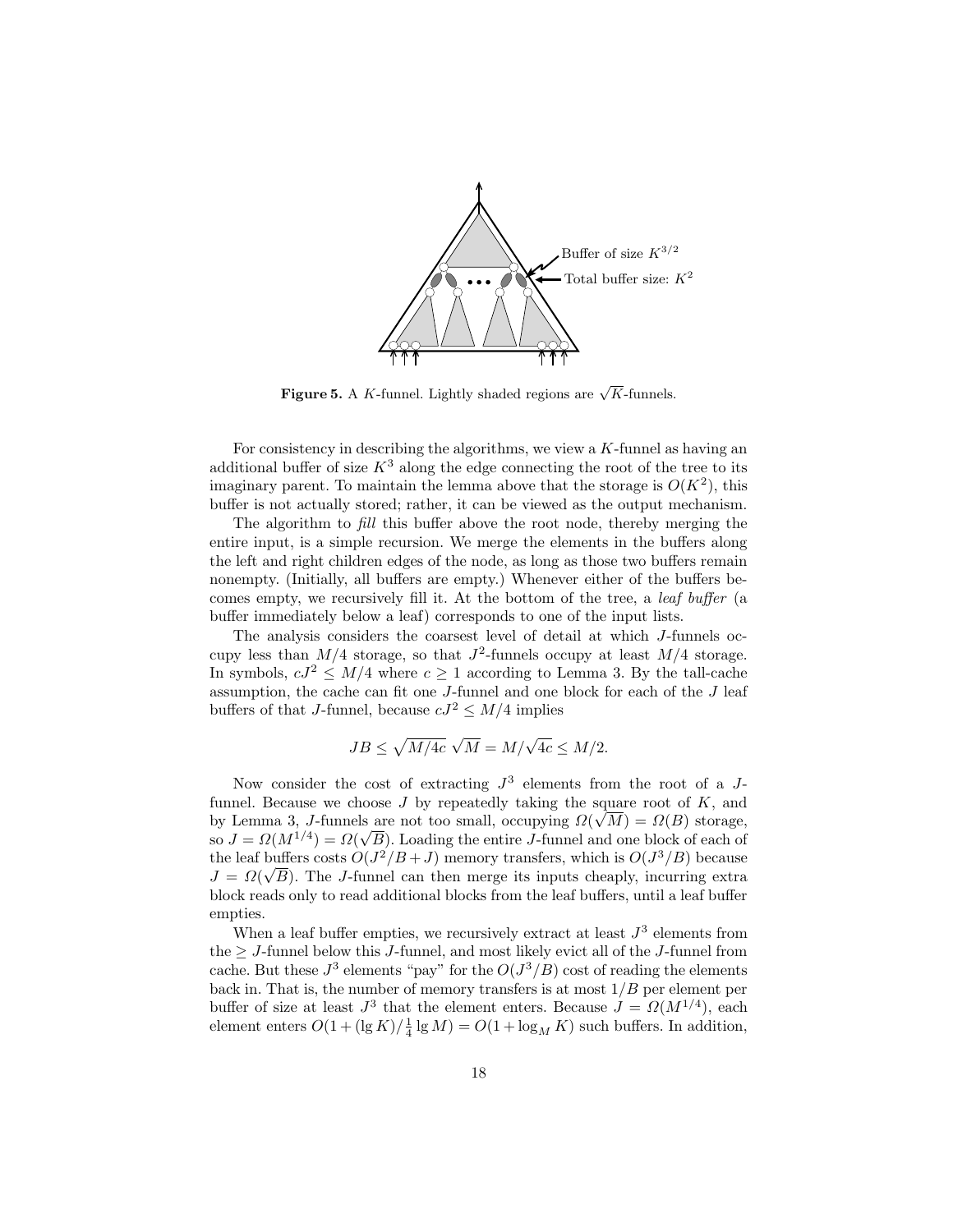we might have to pay at least one memory transfer per input list, even if they have fewer than B elements. Thus, the total number of memory transfers is

$$
O(\frac{K^3}{B}(1 + \log_M K) + K) = O(\frac{K^3}{B} \log_M K + K).
$$

This bound is not quite the standard sorting bound plus  $O(K)$ , but it turns out to be equivalent in this context with a bit of manipulation. Because  $M =$  $\Omega(B^2)$ , we have  $\lg M \geq 2 \lg B + O(1)$ , so

$$
\log_{M/B} K = \frac{\lg K}{\lg(M/B)} = \frac{\lg K}{\lg M - \lg B} = \frac{\lg K}{\Theta(\lg M)} = \Theta(\log_M K).
$$

Thus, the logarithm base of  $M$  is equivalent to the standard logarithm base of  $M/B$ . Also, if  $K = \Omega(B^2)$ , then  $\log_M \frac{K}{B} = \log_M K - \log_M B = \Omega(\log_M K)$ , while if  $K = o(B^2)$ , then  $\frac{K}{B} \log_M K = o(B \log_M B) = o(K)$ , so the  $+O(K)$  term dominates. Hence, the  $+O(K)$  term dominates any savings that would result from replacing the  $\log_M K$  with  $\log_M \frac{K}{B}$ . Finally, the missing cube on K in the  $\log_M K$  term contributes only a constant factor, which is absorbed by the O.

In conclusion, we obtain the following theorem, filling in the hole in the proof of Theorem 6:

**Theorem 9.** If the input lists have  $K^3$  elements total, then a K-funnel fills the output buffer in  $O(\frac{K^3}{B} \log_{M/B} \frac{K^3}{B} + K)$  memory transfers.

# 5 Dynamic Data Structures

Dynamic data structures are perhaps the most exciting and most interesting kind of cache-oblivious structure. In this context, it is harder to plan ahead, because the sequence of operations performed on the structure is not known in advance. Consequently, the desired access pattern to the elements is unpredictable and more difficult to cluster into blocks.

# 5.1 Ordered-File Maintenance

A particularly useful tool for building dynamic data structures supports maintaining a sequence of elements in order in memory, with constant-size gaps, subject to insertion and deletion of elements in the middle of the order. More precisely, an insert operation specifies two adjacent elements between which the new element belongs; and a delete operation specifies an existing element to remove. Solutions to this *ordered-file maintenance* problem were pioneered by Itai, Konheim, and Rodeh [IKR81] and Willard [Wil92], and then adapted to the cache-oblivious context in the packed-memory structure of [BDFC00].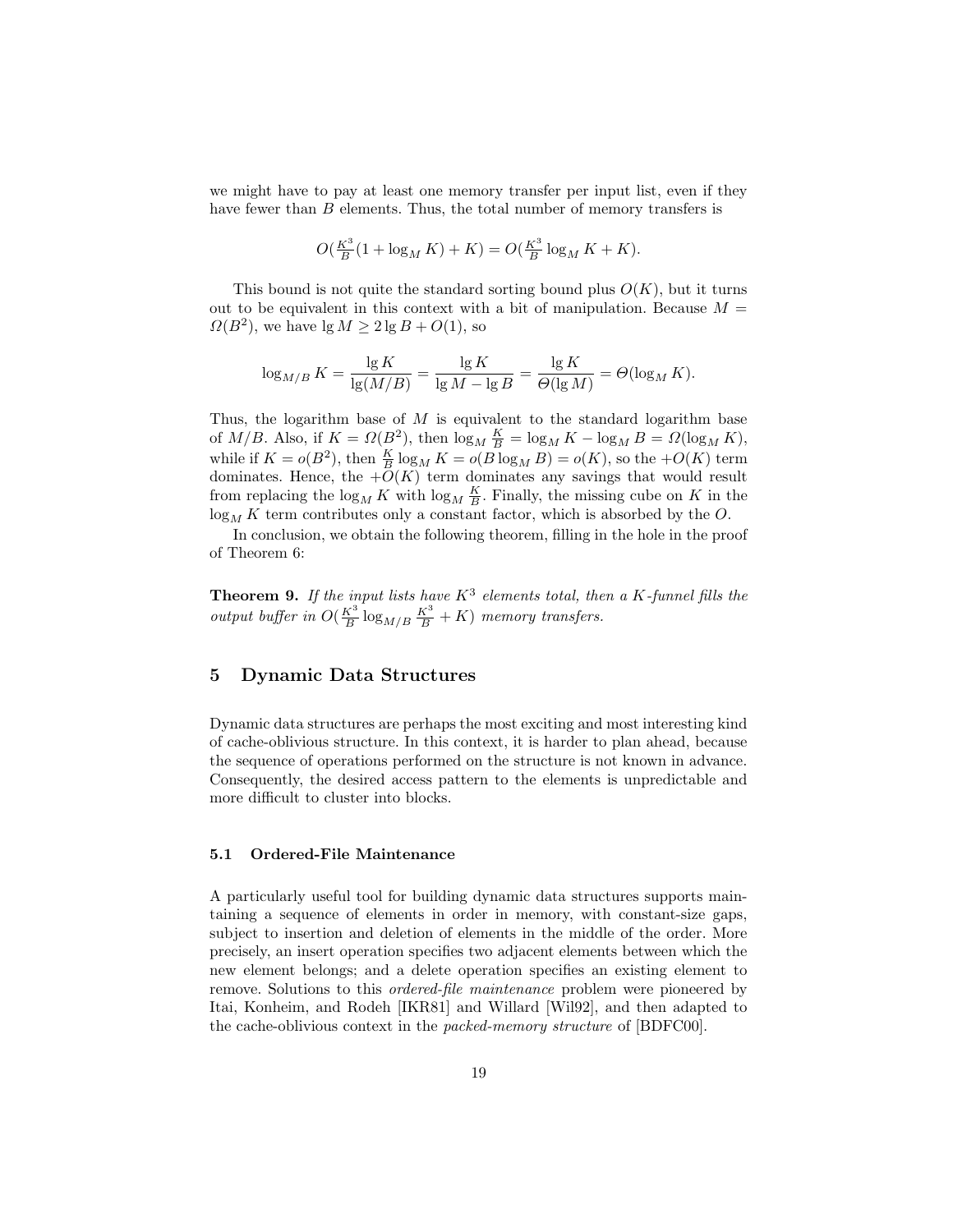First attempts. First let us consider two extremes of trivial (inefficient) solutions, which give some intuition for the difficulty of the problem. If gaps must be completely avoided, then every insertion or deletion requires shifting the remaining elements to the right by one unit. If  $N$  is the number of elements currently in the array, such an insertion or deletion requires  $\Theta(N)$  time and  $\Theta(N/B)$  memory transfers in the worst case. On the other hand, if the gaps can be exponentially large, then to insert an element between two other elements, we can store it midway between those two elements. If we imagine an initial set of just two elements separated by a gap of  $2^N$ , then N insertions can be supported in this way without moving any elements. Deletions only help, so up to  $N$  insertions and deletions can be supported in  $O(1)$  time and memory transfers each.

Packed-memory structure. The packed-memory structure uses the first approach (complete re-organization) for problem sizes covered by the second approach, subranges of  $\Theta(\lg N)$  elements. These subranges are organized as the leaves of a (conceptual) complete balanced binary tree. Each node of this tree represents the concatenation of several subranges (corresponding to the leaves below the node).

At each node, we impose a density constraint on the number of elements in that range: the range should not be too full or too empty, where the precise meaning of "too much" depends on the height of the node. More precisely, the density of a node is the number of elements stored below that node divided by the total capacity below that node (the length of the range of that node). Let h denote the height of the tree, so that  $h = \lg N - \lg \lg N + O(1)$ . The density of a node at depth  $d, 0 \leq d \leq h$ , should nominally be at least  $\frac{1}{2} - \frac{1}{4}d/h$  ( $\in [\frac{1}{4}, \frac{1}{2}]$ ) and at most  $\frac{3}{4} + \frac{1}{4}d/h$  ( $\in [\frac{3}{4}, 1]$ ). Thus, as we go up in the tree, we force more stringent constraints on the density, but only by a constant factor. However, we allow a node's density to temporarily exceed these thresholds before the violation is "noticed" by the structure and then fixed.

To insert an element, we first attempt to add the node to the relevant leaf subrange. If this leaf is not completely full, we can accommodate the new element by relabeling possibly all of the elements. If the leaf is full, we say that it is outside threshold, and we walk up the tree until we find an ancestor that is within threshold in the sense that it is above its lower-bound threshold and below its upper-bound threshold. Then we rebalance this ancestor by redistributing all of its elements uniformly throughout the constituent leafs. Consequently, every descendent of that ancestor will be within threshold (because thresholds become only weaker farther down in the tree), so in particular there will be room in the original leaf for the new element.

Deletions are similar. We first attempt to remove the node from the relevant leaf subrange. If the leaf then falls below its lower-bound threshold  $(\frac{1}{4}$  full), we walk up the tree until we find an ancestor that is within threshold, and rebalance that node. Again every descendent, in particular the original leaf, will then fall within threshold.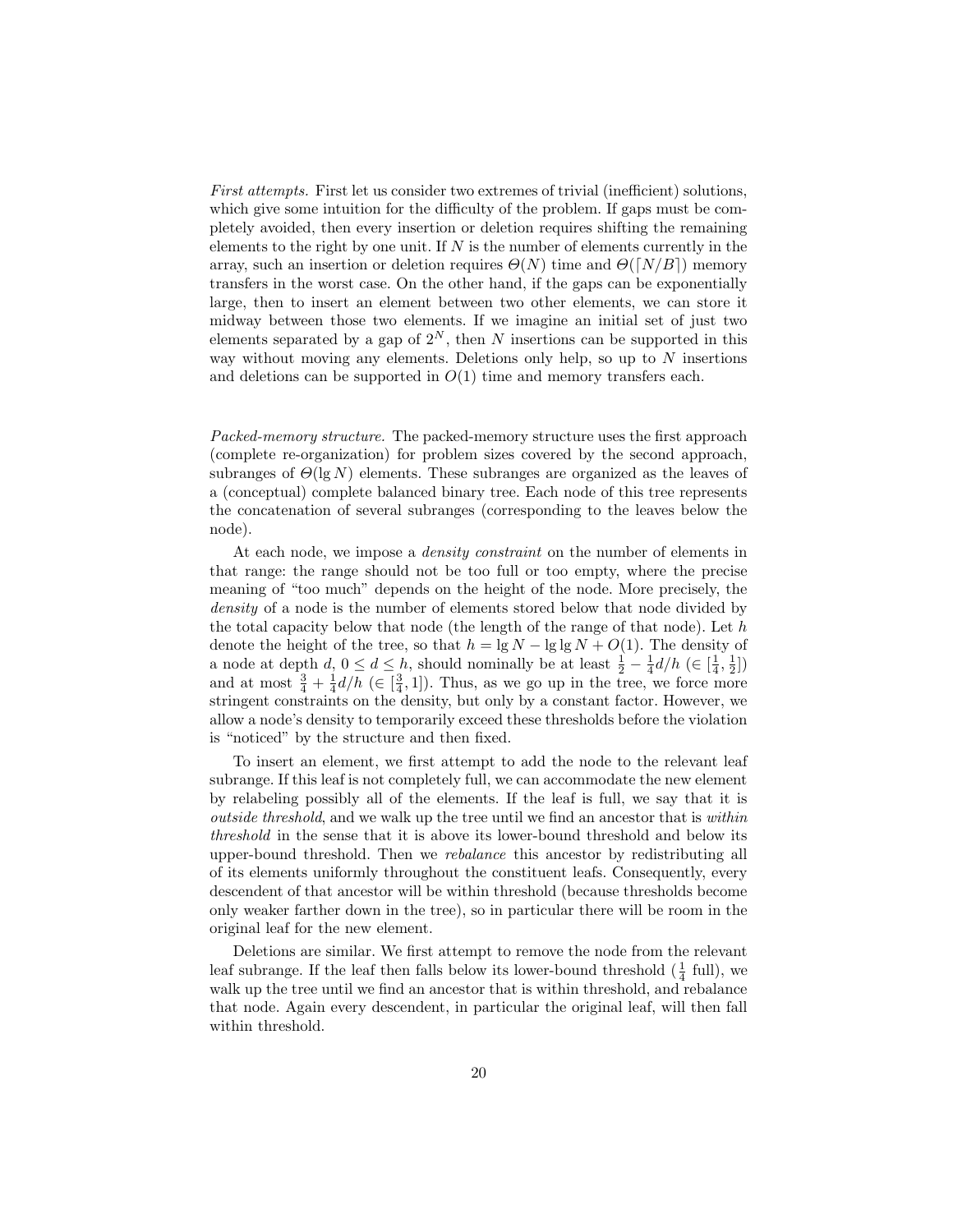To support N changing drastically, we can apply the standard global rebuilding trick  $[Ove83]$ : whenever N grows or shrinks by a constant factor, rebuild the entire structure.

Analysis. The key property for the amortized analysis is that, when a node is rebalanced, its descendents are not just within threshold, but far within threshold. Specifically, the density of each node is below the upper-bound threshold and above the lower-bound threshold each by at least the difference in density thresholds between two adjacent levels:  $\frac{1}{4}/h = \Theta(1/\lg N)^7$ . Thus, if the node has capacity for K elements, at least  $\Theta(K/\lg N)$  elements must be inserted or deleted below the node before it falls outside threshold again. The amortized cost of inserting or deleting an element below a particular ancestor is therefore  $\Theta(\lg N)$ . Each element falls below  $h = \Theta(\lg N)$  nodes in the tree, for a total amortized cost of  $\Theta(\lg^2 N)$  per insertion or deletion.

Each rebalance operation can be viewed as two interleaved scans: one leftwards in memory for when we walk up from a right child, and one rightwards in memory for when we walk up from a left child. Thus, provided  $M \geq 2B$ , the block usage is optimal, so the number of memory transfers is  $\Theta([(\lg^2 N)/B])$ .

This analysis establishes the following theorem:

**Theorem 10.** The packed-memory structure maintains  $N$  elements consecutive in memory with gaps of size  $O(1)$ , subject to insertions and deletions in  $O(\lg^2 N)$ amortized time and  $O((\lg^2 N)/B)$  amortized memory transfers.

The packed-memory structure has been further refined to satisfy the property that every update (in addition to every traversal) consists of  $O(1)$  physical scans sequentially through memory [BCDFC02]. This property is useful in practice when caches use prefetching to speed up sequential accesses over random blocked accesses. The basic idea is to always grow the rebalancing window to the right, again to powers of two, and viewing the array as cyclic. Thus, instead of two interleaved scans as the window grows left and right, we have only one scan. The analysis can no longer use the implicit binary tree structure, but still the  $O(\lceil(\lg^2 N)/B\rceil)$  amortized update bound holds.

# 5.2 B-trees

The standard external-memory B-tree has branching factor B, and supports insertions, deletions, and searches in  $O(\log_B N)$ . As we know from Theorem 7, this bound is optimal for searches. (On the other hand, better bounds can be obtained for insertions and deletions, at least in the amortized sense, when the location of the nodes to be inserted and deleted are given.) The first cacheoblivious B-tree to achieve these bounds was designed by Bender, Demaine, and Farach-Colton [BDFC00]. Two related simplifications were obtained by Bender,

<sup>7</sup> Note that this density actually corresponds to a positive number of elements because all nodes have at least  $\Theta(\log N)$  elements below them; this fact is why we have leaves of  $\Theta(\log N)$  elements.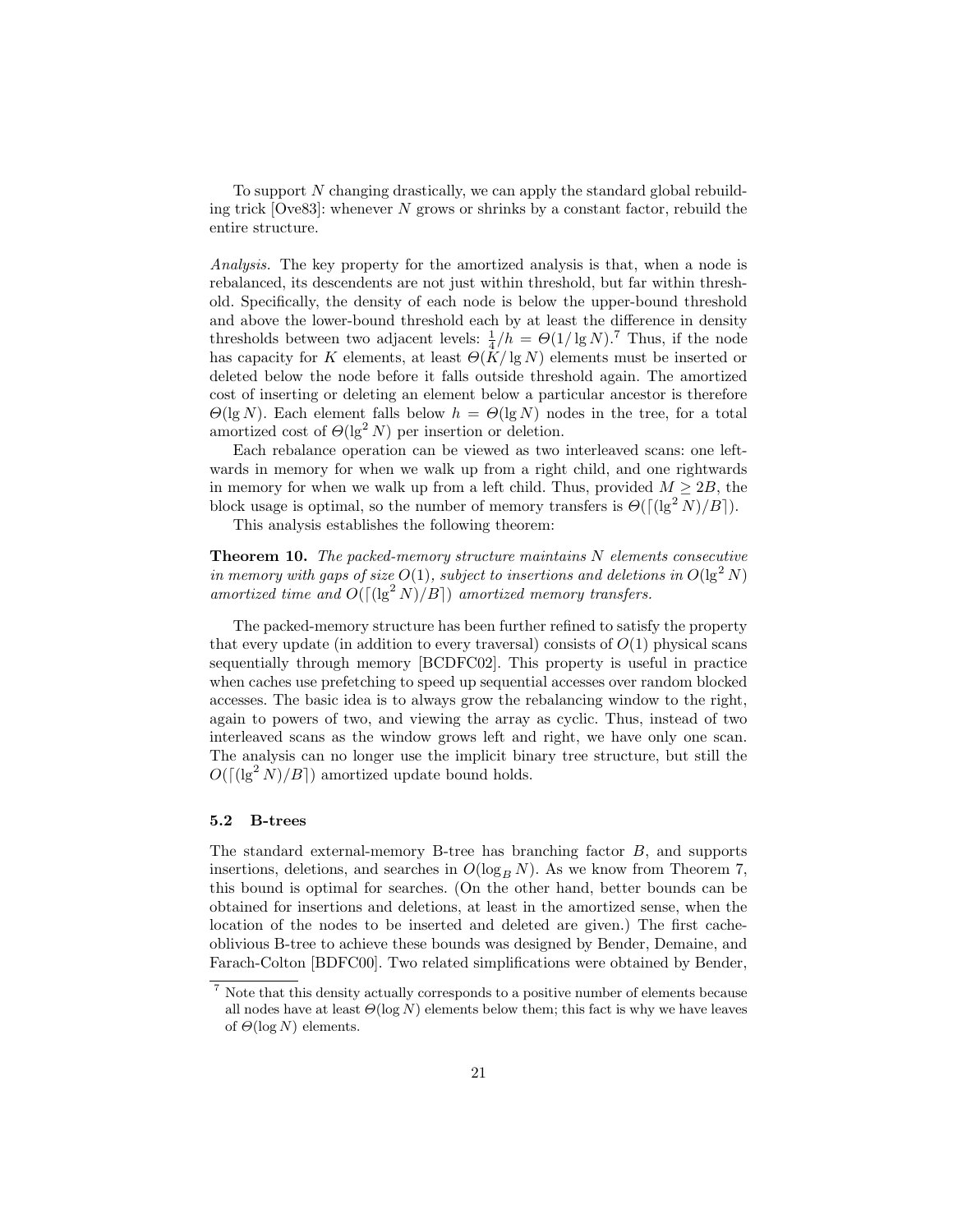Duan, Iacono, and Wu [BDIW02] and simultaneously by Brodal, Fagerberg, and Jacob [BFJ02].

Here we describe the simplification of [BDIW02], because it combines in a fairly simple way two structures we have already described: the static search tree from Section 4.1 and the packed-memory structure from Section 5.1. Specifically, we build a static complete binary tree with  $\Theta(N)$  leaves, stored according to the van Emde Boas layout, and a packed-memory structure representing the elements. The structure maintains a fixed one-to-one correspondence (bidirectional pointers) between the cells in the packed-memory structure and the leaves in the tree. Some of these cells/leaves are occupied by elements, while others are blank.

Each internal node of the tree stores the maximum (nonblank) key of its two children, recursively. Thus, we can binary search through the tree, starting at the root, and at each step examining the key stored in the right child of the current node to decide whether to travel left or right. Because we stay entirely within the static search tree, the same analysis as Theorem 8 applies, for a cost of  $O(\log_B N)$  memory transfers.

An insertion or deletion into the structure first searches for the location of the specified element (if it was not specified), and then issues a corresponding insert or delete operation to the packed-memory structure, which causes several nodes to move. Let K denote the number of moves, which is  $O(\lg^2 N)$  in the amortized sense. To maintain the one-to-one correspondence, the affected  $\Theta(K)$  cells each update the key of its corresponding leaf. These key changes are propagated up the tree to all ancestors, eventually updating the maximum stored in the root. The propagation proceeds as a post-order traversal of the leaves and their ancestors, so that a node is updated only after its children have been updated.

The claim is that this key propagation costs only  $O(K/B + \log_B N)$  memory transfers. The analysis is similar to Theorem 8: we consider the coarsest level of detail at which each recursive subtree fits in a block, and hence stores between  $\sqrt{B}$  and B nodes. The postorder traversal will proceed down the leftmost path of the tree to be updated. When it reaches a bottom recursive subtree, it will update all the elements in there; then it will go up to the recursive subtree above, and then return down to the next bottom recursive subtree. The nextto-bottom subtree and the bottom subtrees below have a total size of at least B, and assuming  $M \geq 2B$ , these updates use blocks optimally. In this way, the total number of memory transfers to update the next-to-bottom and bottom levels is  $O([K/B])$  memory transfers. Above these levels, there are fewer than  $[K/B]$  elements whose values must be propagated up to  $[K/B] + \lg N$  other nodes. We can afford an entire memory transfer for each of the  $\lceil K/B \rceil$  nodes. The remaining  $\leq \lg N$  nodes up to the root are traversed consecutively for a cost of  $O(\log_B N)$  memory transfers by Theorem 8.

The total number of memory transfers for an update,  $O(\log_B N + (\lg^2 N)/B)$ amortized, is not quite what we want. However, this bound is the best known if we also want to be able to quickly traverse elements in order. For the structure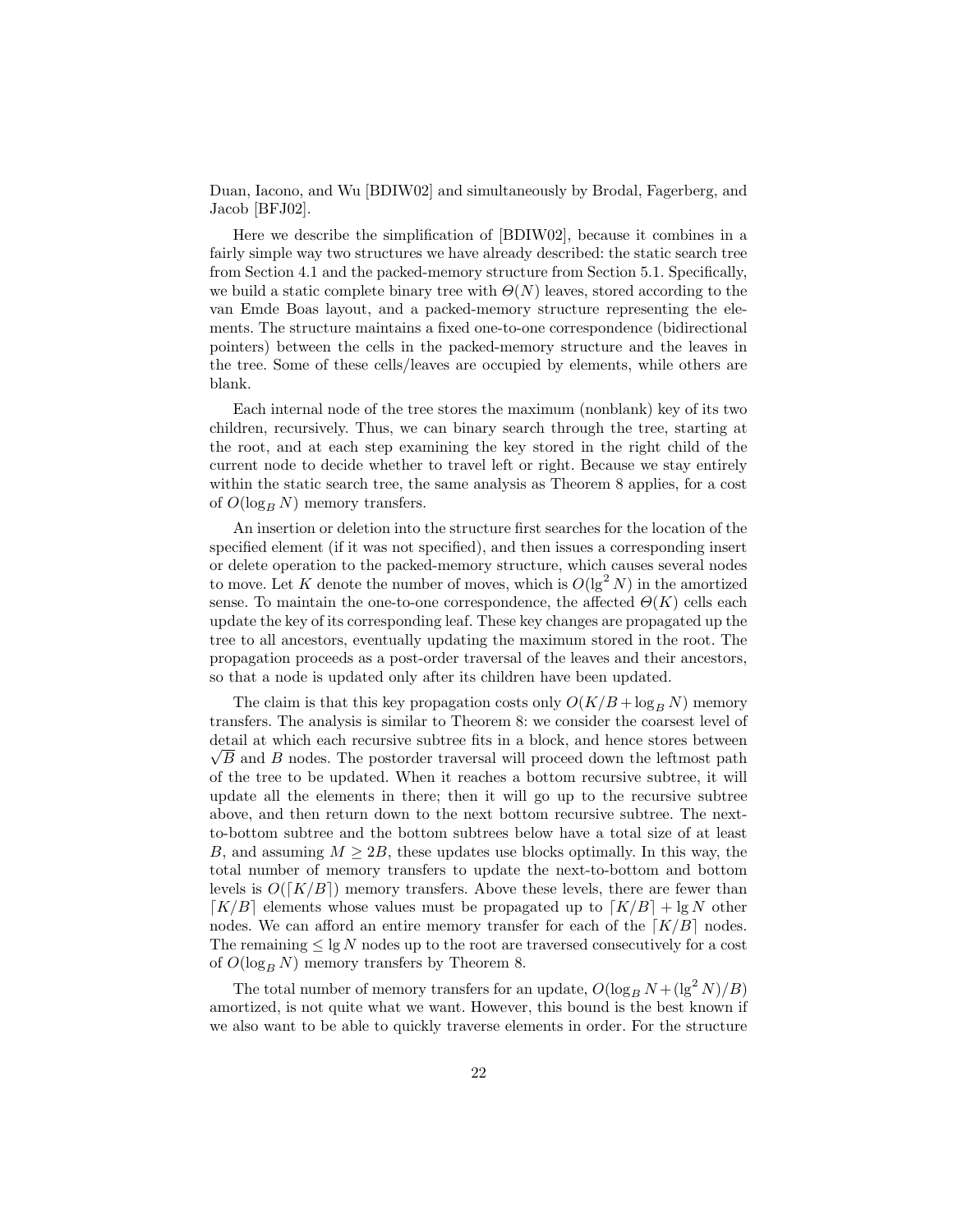described so far, this is possible by simply traversing elements in the packedmemory structure. Thus we obtain the following theorem:

Theorem 11. This cache-oblivious B-tree supports insertions and deletions in  $O(\log_B N + (\lg^2 N)/B)$  amortized memory transfers, searches in  $O(\log_B N)$  memory transfers, and traversing K consecutive elements in  $O([K/B])$  memory transfers.

Following [BDFC00], we can use a standard indirection trick to remove the  $(\lg^2 N)/B$  term, although we lose the corresponding traversal bound. We apply the structure to a universe of size  $\Theta(N/\lg N)$ , where the "elements" denote clusters of  $\lg N$  elements. These clusters can be inserted and deleted into by complete reorganization; when they fill or get a constant fraction empty, we split or merge them appropriately, causing an insertion or deletion in the main toplevel structure. Thus, updates to the toplevel structure are slowed down by a factor of  $\Theta(\lg N)$ , reducing the cost of all but the  $O(\log_B N)$  search to  $O((\lg N)/B)$ which becomes negligible.

Corollary 2. The indirection structure supports searches in  $O(\log_B N)$  memory transfers, and insertions and deletions in  $O((\lg N)/B)$  amortized memory transfers plus the cost of finding the node to update.

Bender, Cole, and Raman [BCR02] have strengthened this result in various directions. First, they obtain worst-case bounds of  $O(\log_B N)$  memory transfers for both updates and queries. Second, they build a partially persistent data structure, meaning that it supports queries about past versions of the data structure. Third, they obtain fast finger queries (searches nearby previous searches).

# 5.3 Buffer Trees (Priority Queues)

Desired bound. When searches do not need to be answered immediately, operations can be performed faster than  $\Theta(\log_B N)$  memory transfers. For example, if we tried to sort by inserting into a cache-oblivious B-tree and then extracting the elements, it would cost  $O(N \log_B N)$ , which is far greater than the sorting bound. In contrast, Arge's external-memory buffer trees [Arg95] support insertions and deletions in  $O(\frac{1}{B}\log_{M/B} \frac{N}{B})$  amortized memory transfers, which leads to the desired sorting bound. Buffer trees have the property that queries may be answered later than they are asked, so that they can be batched together; often (e.g., sorting) this delay is not a problem. In fact, the special delete-min operation can be answered immediately using various modifications to the basic buffer tree; see  $[ABD+02]$ .

Results. Arge, Bender, Demaine, Holland-Minkley, and Munro [ABD<sup>+</sup>02] showed how to build a cache-oblivious priority queue that supports insertions, deletions, and online delete-min's in  $O(\frac{1}{B}\log_{M/B} \frac{N}{B})$  amortized memory transfers. The difference with buffer trees is that the cache-oblivious structure does not support delayed searches. Brodal and Fagerberg [BF02b] developed a simpler cacheoblivious priority queue using the funnels and funnelsort algorithm that we saw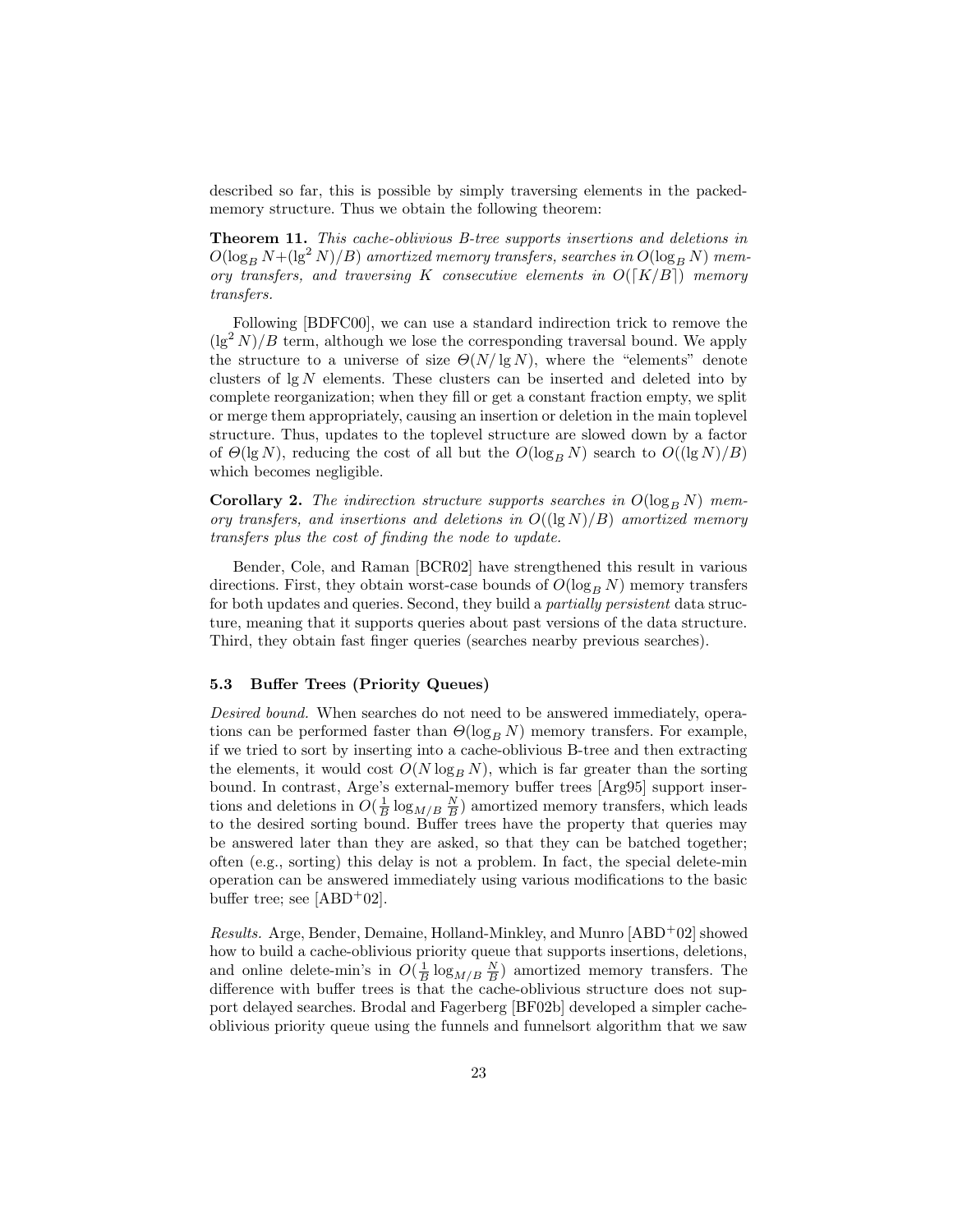in Sections 4.2 and 3.3.2. Their data structure (at least as described) does not support deletion of elements other than the minimum. We briefly describe their data structure, called a funnel heap, now.

Funnel heap. The funnel heap is composed of a sequence of several funnels of doubly exponentially increasing size; see Figure 6. Above each of these funnels, there is a corresponding buffer and 2-funnel (binary merging element) that together enforce a reasonable ordering among output elements. Specifically, we guarantee that elements in the smaller buffers are smaller in value than elements in both larger buffers and in larger funnels. This invariant follows from the use of 2-funnels to merge funnel outputs with larger buffers.



Figure 6. A funnel heap.

A delete-min operation is straightforward: it extracts the first element from the first buffer, recursively filling it if it was empty. The filling operation is just as in the funnel; see Section 4.2.

An insertion operation needs to be more aggressive in order to preserve the invariant. In general, we allow funnels to have missing input streams. Suppose that the ith funnel is the smallest funnel missing at least one input stream. Then we sort the entire contents up to the *i*th funnel, along with the inserted element and parts of the ith funnel, and distribute this sorted list among the buffers up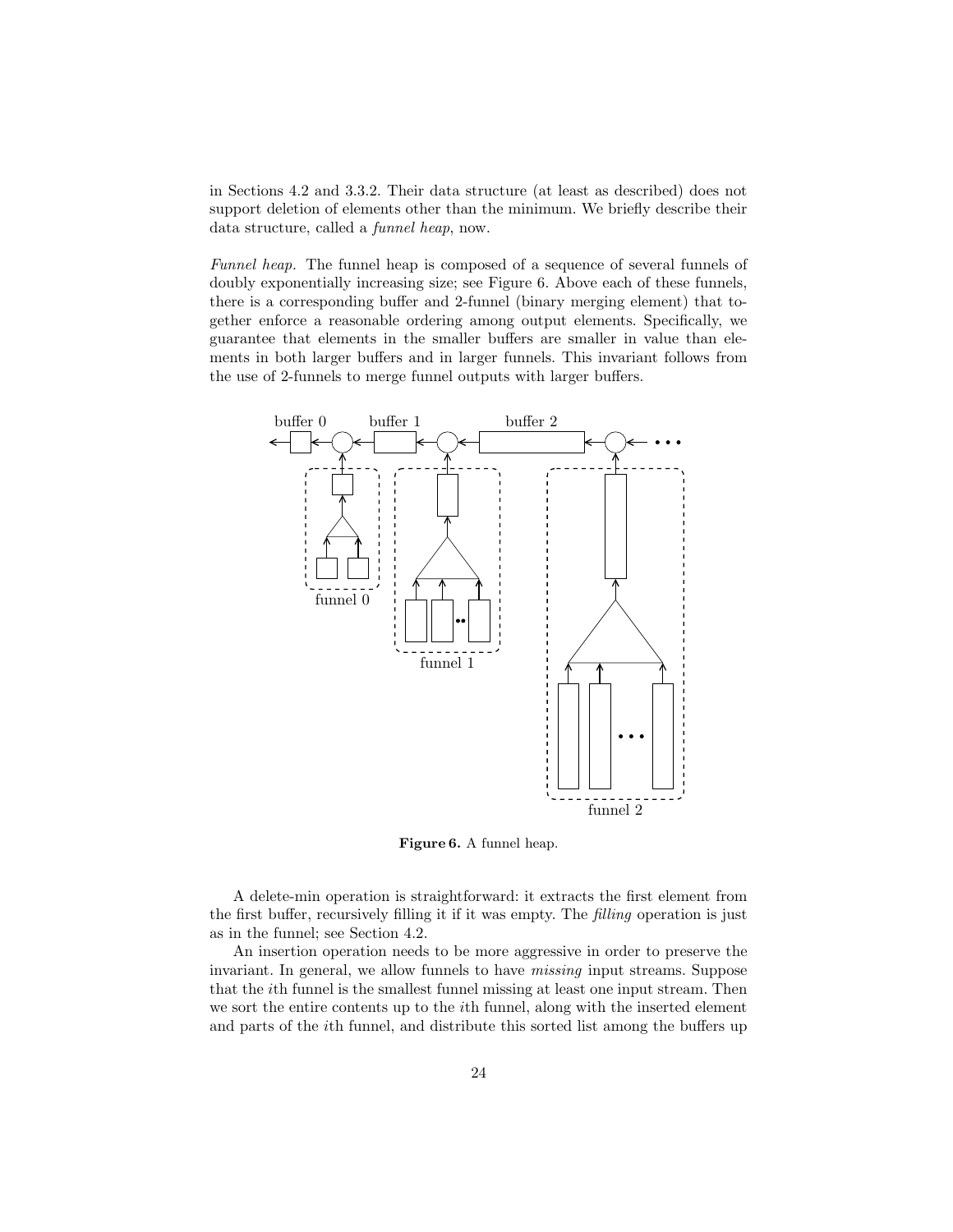to the ith funnel and a new input stream to the ith funnel. This "sweeping" process empties all funnels up to but not including the ith funnel, making it a long time before sweeping next reaches the ith funnel.

Sweeping proceeds in two main steps. First, we can immediately read off the sorted order of elements in the buffers up to and including the ith buffer (just before the ith funnel). We also include the elements within the ith funnel along the root-to-leaf path from the output stream to the missing input stream; the sorted order of these elements we can also be read off. We move these sorted elements to an auxiliary buffer, erasing the originals. Second, we extract the sorted order of the elements in funnels up to but not including the ith funnel by repeatedly calling delete-min and storing the elements into another auxiliary buffer. Finally, we merge the two sorted lists obtained from the two main steps, and distribute the first few elements among the buffers up to the ith funnel (so that they have the same size as before), then along the root-to-leaf path in the ith funnel, then storing the majority of the elements as a new input stream to the ith funnel.

The doubly exponential size increase is designed so that the size of an input stream of the ith funnel is just large enough to contain all the elements extracted from a sweep. More specifically, the ith buffer and an input to the ith funnel has size roughly  $2^{(4/3)^i}$ , while the number of inputs to the *i*th funnel is roughly the cubed root  $2^{(4/3)^i/3}$ . A fairly straightforward charging scheme shows that the amortized memory-transfer cost of a sweep is  $O(\frac{1}{B} \log_{M/B} N^{(3/4)^j})$  for each level  $j$ . As with funnelsort, this analysis uses the tall-cache assumption; see [BF02b] for details. Even when summing from  $j = 0$  to  $j = \infty$ , this amortized cost is  $O(\frac{1}{B}\log_{M/B} N)$ . Thus we obtain the following theorem:

Theorem 12. The funnel heap supports insertion and delete-min operations in  $O(\frac{1}{B}\log_{M/B}\frac{N}{B})$  amortized memory transfers.

## 5.4 Linked Lists

A standard linked list supports three main operations: insertion and deletion of nodes, given the immediate predecessor or successor, and traversal to the next or previous node. These operations can be supported in  $O(1)$  time on a normal pointer machine.

External-memory solution. In external memory, traversing  $K$  consecutive elements in the list can be supported in  $O([K/B])$  amortized memory transfers, while maintaining  $O(1)$  memory transfers per insertion or deletion. The idea is to maintain the list as a partition into  $\Theta(N/B)$  pieces each with between  $B/2$ and B consecutive elements. Each piece is stored consecutively in a single block, but the pieces are ordered arbitrarily in memory. To insert an element, we insert into the relevant piece, and if it does not fit, we split the piece in half, and place one half at the end of memory. To delete an element, we remove it from the relevant piece, and if that piece becomes too small, we merge it with a logically adjacent piece and resplit if necessary. The hole is filled by swapping with the last piece.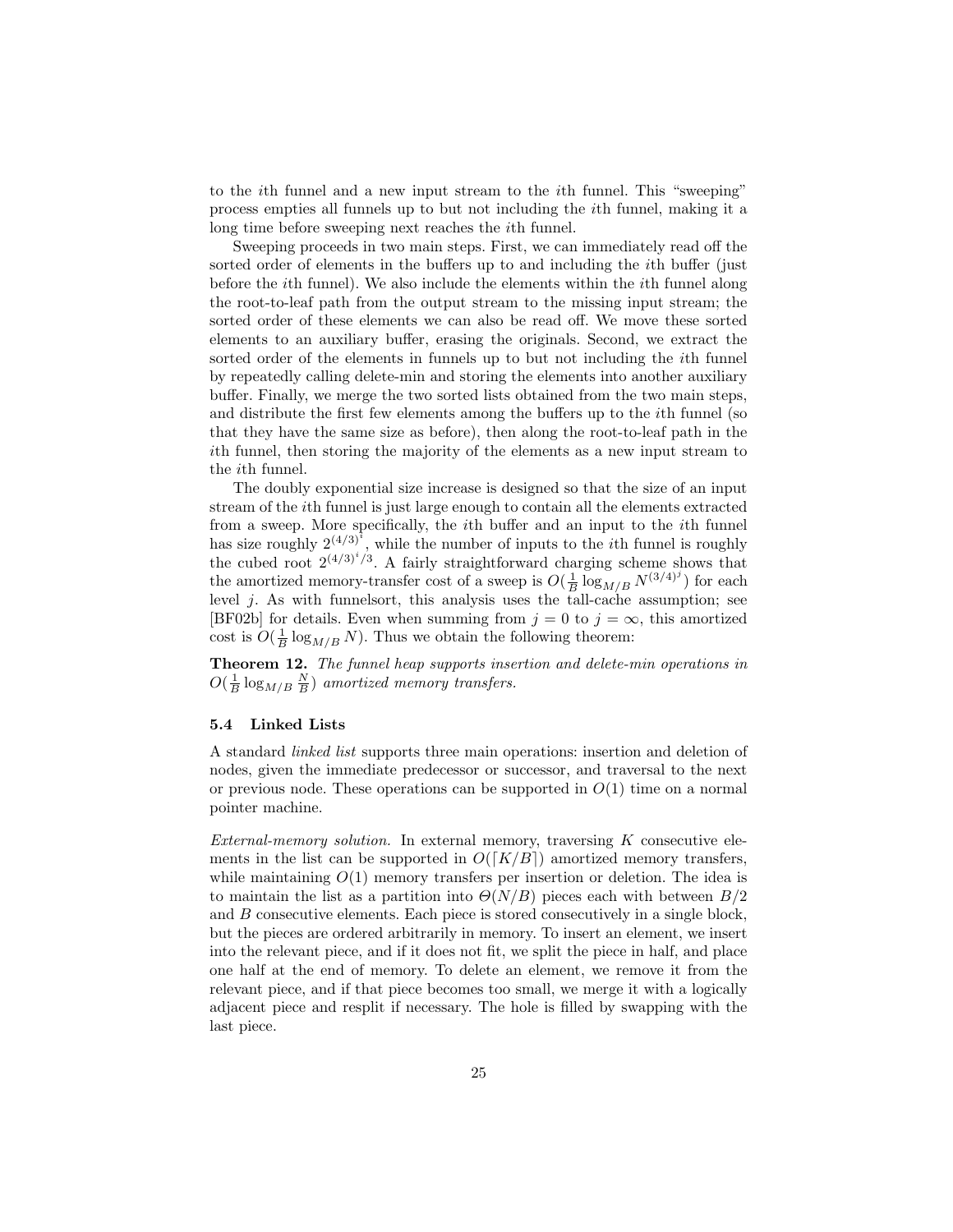Summary of cache-oblivious solutions. In the cache-oblivious setting, we already know one solution, the packed-memory structure from Section 5.1, which supports updates in  $O((\lg^2 N)/B)$  memory transfers. Because gaps are maintained to have size  $O(1)$ , traversing K consecutive elements in the packed-memory structure costs  $O([K/B])$  memory transfers. This solution is essentially the best we know subject to the constraint of a worst-case traversal bound of  $O([K/B])$ .

If we are allowed a slightly larger worst-case traversal bound for a small range of K around B, namely, an additive  $B^{\varepsilon}$  term when  $K \geq B^{1-\varepsilon}$ , then there is a cache-oblivious data structure achieving  $O((\lg \lg N)^{2+\epsilon}/B)$  amortized memory transfers per update [BCDFC02]. This structure relies on the tallcache assumption to allow the elements to get slightly out of order. The basic idea is to recursively split the N elements into  $N^{1-\alpha}$  pieces of size  $N^{\alpha}$ , where  $0 < \alpha < 1$ ; the pieces store consecutive list elements in consecutive memory regions, but the pieces themselves may be stored in any order. We can afford to add an  $O(1/(\lg\lg N)^{1+\varepsilon})$  fraction of extra space to each level of recursion, and the total space is still  $O(N)$ . This space turns out to be enough for local reorganization of pieces to obtain an  $O((\lg \lg N)^{2+\epsilon}/B)$  amortized update bound, paying  $O((\lg \lg N)^{1+\epsilon})$  at each of the  $O(\lg \lg N)$  levels of recursion.

On the other hand, if the traversal bound can be amortized, we can build a self-organizing data structure that achieves the same bounds as the externalmemory linked list, except that the bounds are all amortized. This structure is essentially described in [BCDFC02], but in the context of the  $O((\lg \lg N)^{2+\epsilon}/B)$ structure, where it is adapted to obtain an  $O([K/B])$  amortized traversal bound in addition to the  $O([K/B] + [B^{\varepsilon}$  if  $K > B^{\varepsilon}]$ ) worst-case traversal bound.

Self-organizing structure. Here we describe the self-organizing data structure, which is quite simple. Updates are trivial: an insertion adds an element at the end of memory, and links it into the list; a deletion unlinks the element from the list, and just erases the element. For now, we ignore the space wasted by leaving holes in the array; these holes will be dealt with later so that the used space is always  $O(n)$ .

The heart of the structure is in the self-organizing traversal operations. The traversal itself follows the pointers to traverse all K elements, while observing their access pattern. Suppose that the traversed elements are organized into r runs of consecutive elements. Then the cost of the traversal was  $O(r + [K/B])$ memory transfers. We charge  $r-3$  of this cost to the updates that created all runs except the first two and the last one. Then the traversal operation fixes these runs by merging all runs except the first and last run into a single run, storing it at the end of memory, and erasing the original copies of these runs. This merge operation combines  $r - 2$  runs into 1 run, and ensures that the charged update operations will not be charged again. Thus, the amortized cost of an update remains  $O(1)$  memory transfers, and the amortized cost of a traversal reduces to  $O([K/B])$  memory transfers as desired.

When the space occupied by the structure grows by a constant factor, we traverse the entire list, reducing the structure to a single run, and then shift this run to start at the beginning of memory. If there were  $r$  runs in total, the cost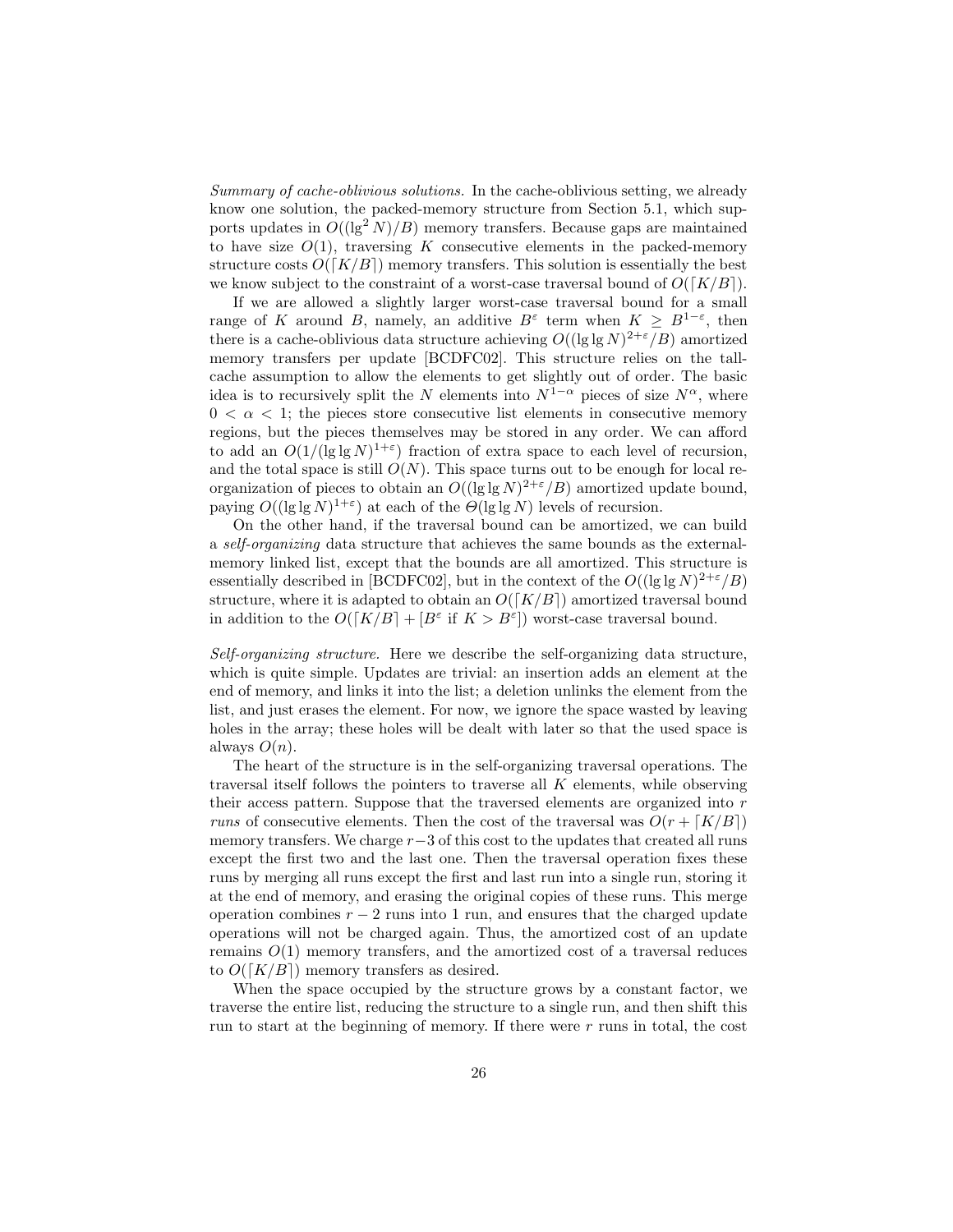of this traversal is  $O(r + [N/B])$  memory transfers. As before, we can charge  $r-1$  of this cost to the runs that were fixed by merging into a single run. The remaining  $O([N/B])$  memory transfers can be charged to the memory transfers required to have grown the structure by a constant factor in the first place, as in the standard array-doubling trick but with a  $1/B$  factor.

The data structure described in [BCDFC02] behaves slightly differently when the structure grows by a constant factor: it recompatifies by shifting all elements left, preserving their relative order, removing all gaps, and updating pointers as we go. Updating pointers can cost  $\Theta(N)$  memory transfers in the worst case, which can be too much in the worst case. Fortunately, updating pointers is only expensive between elements in different runs, so the cost of recompactification is again  $O(r + [N/B])$  where r is the total number of runs, and the amortization goes through as in the previous paragraph.

# 6 Conclusion

The cache-oblivious model is an exciting innovation that has lead to a flurry of interesting research. My favorite aspect of the model is that it is theoretically clean, avoiding all parameterization in the algorithms. As a consequence, the model requires and has lead to several new approaches and tools for forcing data locality in such a broad model. Surprisingly, in most cases, cache-oblivious algorithms match the performance of the standard, more knowledgeable, external-memory algorithms.

In addition to exploring the boundary between external-memory and cacheoblivious algorithms, we might hope that cache-oblivious algorithms actually give new insight for entering new arenas or solving old problems in external memory. For example, what can be said along the lines of self-adjusting data structures such as splay trees [ST85b], van Emde Boas priority queues [vE77,vEKZ77], or fusion trees [FW93]?

# Acknowledgments

Many thanks go to Michael Bender; through many joint discussions, our understanding of cache obliviousness and its associated issues has grown significantly. Also, the realization that the worst-case linear-time median algorithm is efficient in the cache-oblivious context arose in a discussion with Michael Bender, Stefan Langerman, and Ian Munro.

# References

[ABD<sup>+</sup>02] Lars Arge, Michael A. Bender, Erik D. Demaine, Bryan Holland-Minkley, and J. Ian Munro. Cache-oblivious priority queue and graph algorithm applications. In Proceedings of the 34th Annual ACM Symposium on Theory of Computing, pages 268–276, Montréal, Canada, May 2002.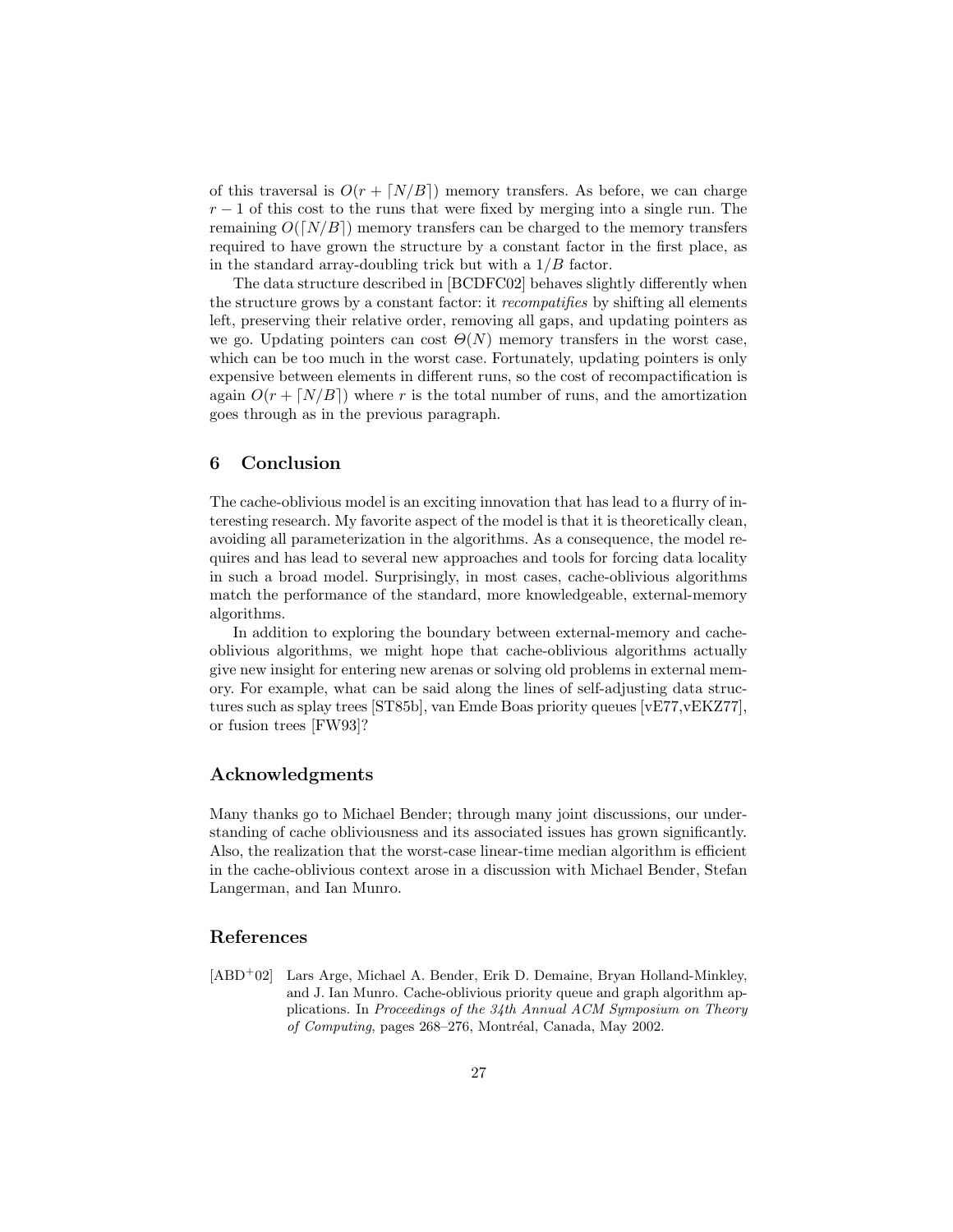- [Arg95] Lars Arge. The buffer tree: A new technique for optimal I/O-algorithms. In Proceedings of the 4th International Workshop on Algorithms and Data Structures, pages 334–345, Kingston, Canada, August 1995.
- [AV88] Alok Aggarwal and Jeffrey Scott Vitter. The input/output complexity of sorting and related problems. Communications of the ACM, 31(9):1116– 1127, September 1988.
- [BCDFC02] Michael A. Bender, Richard Cole, Erik D. Demaine, and Martin Farach-Colton. Scanning and traversing: Maintaining data for traversals in a memory hierarchy. In Proceedings of the 10th Annual European Symposium on Algorithms, volume 2461 of Lecture Notes in Computer Science, pages 139–151, Rome, Italy, September 2002.
- [BCR02] Michael A. Bender, Richard Cole, and Rajeev Raman. Exponential structures for efficient cache-oblivious algorithms. In Proceedings of the 29th International Colloquium on Automata, Languages and Programming, volume 2380 of Lecture Notes in Computer Science, pages 195–207, Málaga, Spain, July 2002.
- [BDFC00] Michael A. Bender, Erik D. Demaine, and Martin Farach-Colton. Cacheoblivious B-trees. In Proceedings of the 41st Annual Symposium on Foundations of Computer Science, pages 399–409, Redondo Beach, California, November 2000.
- [BDIW02] Michael A. Bender, Ziyang Duan, John Iacono, and Jing Wu. A localitypreserving cache-oblivious dynamic dictionary. In Proceedings of the 13th Annual ACM-SIAM Symposium on Discrete Algorithms, pages 29–38, San Francisco, California, January 2002.
- [Ben00] Jon Bentley. *Programming Pearls*. Addison-Wesley, Inc., 2nd edition, 2000.<br>[BF02a] Gerth Stølting Brodal and Rolf Fagerberg. Cache oblivious distribution Gerth Stølting Brodal and Rolf Fagerberg. Cache oblivious distribution sweeping. In Proceedings of the 29th International Colloquium on Automata, Languages, and Programming, volume 2380 of Lecture Notes in
- Computer Science, pages 426–438, Malaga, Spain, July 2002. [BF02b] Gerth Stølting Brodal and Rolf Fagerberg. Funnel heap – a cache oblivious priority queue. In Proceedings of the 13th Annual International Symposium on Algorithms and Computation, volume 2518 of Lecture Notes in Computer Science, pages 219–228, Vancouver, Canada, November 2002.
- [BF03] Gerth Stølting Brodal and Rolf Fagerberg. On the limits of cacheobliviousness. In Proceedings of the 35th Annual ACM Symposium on Theory of Computing, San Diego, California, June 2003. To appear.
- [BFJ<sup>+</sup>96] Robert D. Blumofe, Matteo Frigo, Christopher F. Joerg, Charles E. Leiserson, and Keith H. Randall. An analysis of dag-consistent distributed shared-memory algorithms. In Proceedings of the 8th Annual ACM Symposium on Parallel Algorithms and Architectures, pages 297–308, Padua, Italy, June 1996.
- [BFJ02] Gerth Stølting Brodal, Rolf Fagerberg, and Riko Jacob. Cache oblivious search trees via binary trees of small height. In Proceedings of the 13th Annual ACM-SIAM Symposium on Discrete Algorithms, pages 39–48, San Francisco, California, January 2002.
- [BFP<sup>+</sup>73] Manuel Blum, Robert W. Floyd, Vaughan Pratt, Ronald L. Rivest, and Robert Endre Tarjan. Time bounds for selection. Journal of Computer and System Sciences, 7(4):448–461, August 1973.
- [Flo72] R. W. Floyd. Permuting information in idealized two-level storage. In R. Miller and J. Thatcher, editors, Complexity of Computer Calculations, pages 105–109. Plenum, 1972.